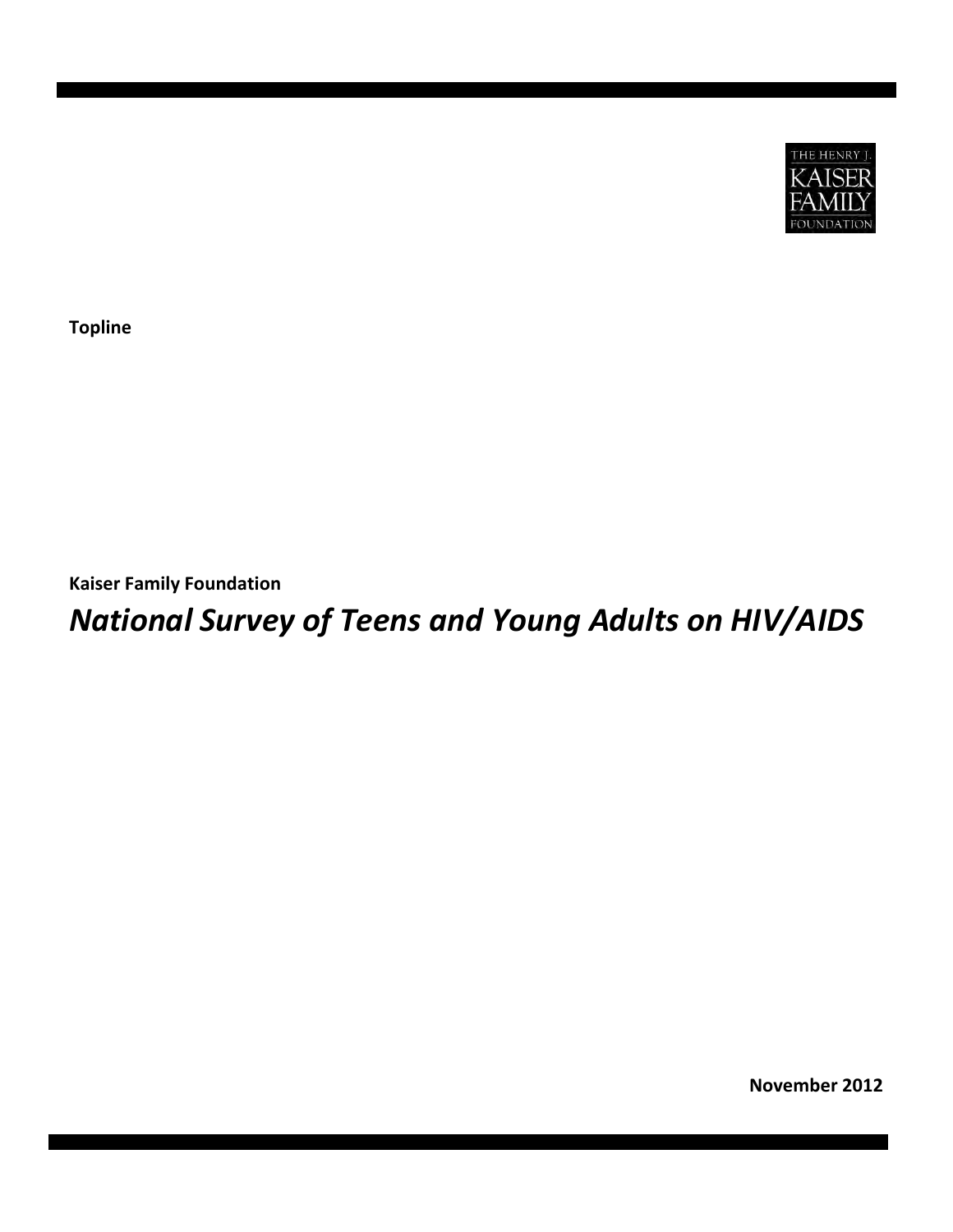This *National Survey of Teens and Young Adults on HIV/AIDS* was designed and analyzed by public opinion researchers at the Kaiser Family Foundation led by Mollyann Brodie, Ph.D. and Tina Hoff including Meredith Mishel, Sarah Levine, and Bianca DiJulio. A web-based survey among 1,437 youth ages 15 through 24 was conducted between September 21 – October 1, 2012. Fieldwork was conducted by GfK (formerly Knowledge Networks). Respondents are members of the KnowledgePanel, a large, randomly draw, representative national panel of households. The panel members are randomly recruited by telephone and by using addressed-based sampling methods, including self-administered mail and web surveys. Households are provided with access to the Internet and hardware if needed. Unlike other Internet research that covers only individuals with Internet access who volunteer for research, Knowledge Networks surveys are based on a dual sampling frame that includes both listed and unlisted phone numbers, telephone and non-telephone households, and cell-phone-only households.

Teenagers (ages 15-17) were invited to participate in the survey through their parents. Because of the potentially sensitive subject matter, parents were provided a brief summary of the survey and asked to provide consent in order for their teen to participate. Seventy-seven percent of parents contacted agreed to allow their teen to participate.

All data were weighted to balance the sample demographics to match estimates for the national population data from the Census Bureau's August 2012 Current Population Survey on sex, age, education, race, region, and household income. Adjustments for the language spoken at home (English vs. Spanish) are based on the Pew Hispanic Center Survey. All statistical tests of significance account for the effect of weighting. Weighted and unweighted values for key demographic variables are shown in the table below.

| Sample Demographics       |            |          |
|---------------------------|------------|----------|
|                           | Unweighted | Weighted |
| Gender                    |            |          |
| Male                      | 47.9%      | 50.7%    |
| Female                    | 52.1%      | 49.3%    |
| Age                       |            |          |
| $15 - 17$                 | 31.9%      | 30.6%    |
| 18-24                     | 68.1%      | 69.4%    |
| Race/Ethnicity            |            |          |
| White/not Hispanic        | 51.0%      | 56.4%    |
| <b>Black/not Hispanic</b> | 18.9%      | 14.4%    |
| Hispanic                  | 22.4%      | 20.6%    |
| Other/not Hispanic        | 7.5%       | 8.3%     |

See table below for information on the margin of sampling error including the design effect. For results based on subgroups, the margin of sampling error may be higher. Sample sizes and margin of sampling errors for other subgroups are available by request. Note that sampling error is only one of many potential sources of error in this or any other public opinion poll.

| Population                                              | Number interviewed | Margin of sampling error |
|---------------------------------------------------------|--------------------|--------------------------|
| Full sample of Youth and Young Adults (15-24 year olds) | 1.437              | $±$ 4 percentage points  |
| White Youth and Young Adults                            | 733                | $± 5$ percentage points  |
| Black Youth and Young Adults                            | 271                | $±$ 10 percentage points |
| Latino Youth and Young Adults                           | 322                | $± 9$ percentage points  |

Please note:

- Values less than 0.5% are indicated by an asterisk (\*).
- Due to rounding, percentages may not always add up to 100 percent.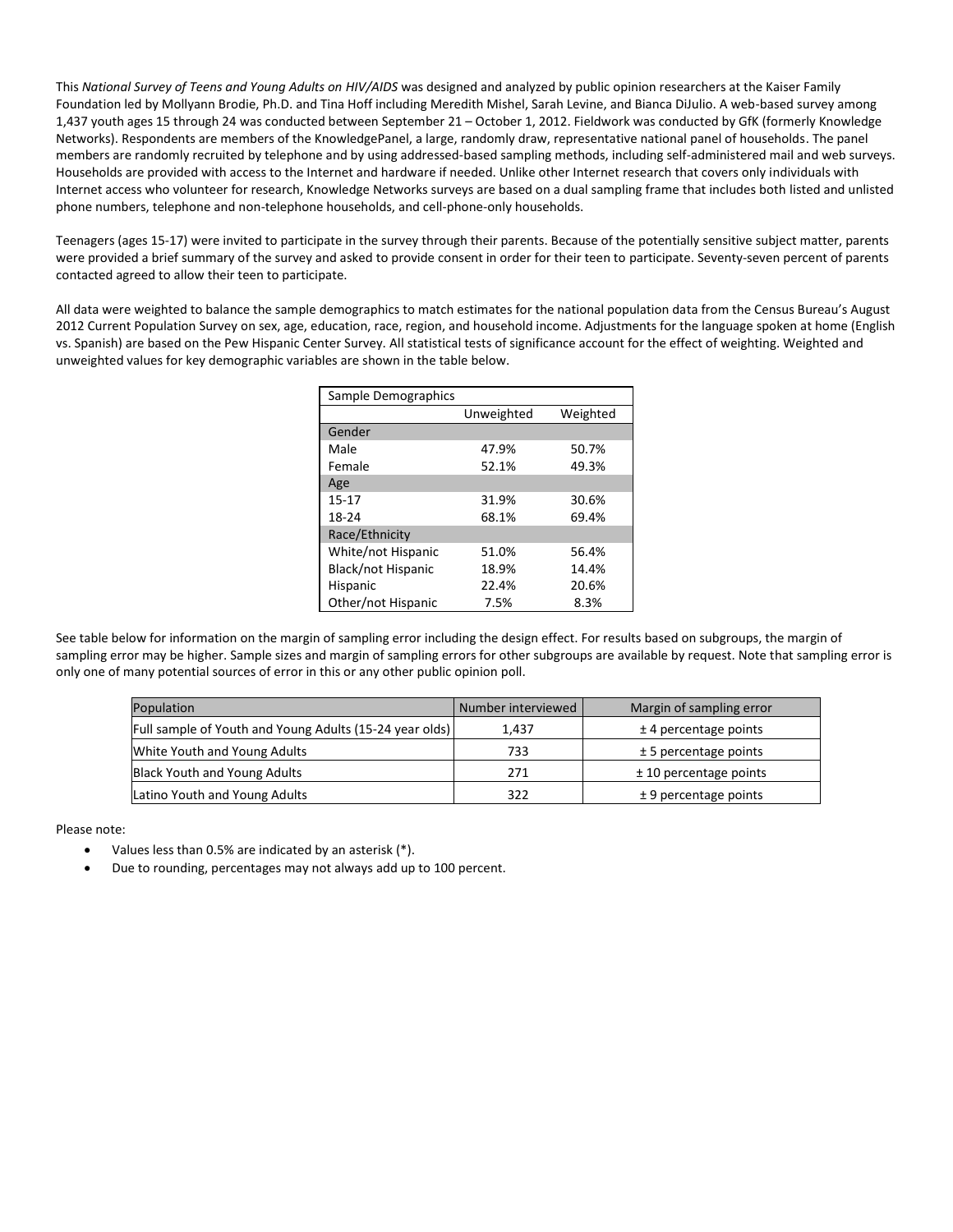## 1. How serious, if at all, of a problem do you think each of the following is for people your age today?  *[Randomize, b always follows a]*

|    |                                          |              | Very<br>serious | Somewhat<br>serious | Not too<br>serious | Not at all<br>serious | Refused |
|----|------------------------------------------|--------------|-----------------|---------------------|--------------------|-----------------------|---------|
| a. | HIV/AIDS                                 |              |                 |                     |                    |                       |         |
|    |                                          | Total        | 44              | 34                  | 17                 | 5                     | $\ast$  |
|    |                                          | White        | 32              | 41                  | 22                 | 4                     | $\ast$  |
|    |                                          | Black        | 62              | 24                  | 10                 | 4                     | 0       |
|    |                                          | Latino       | 61              | 22                  | 13                 | 3                     | 0       |
| b. | Other STDs, or sexually transmitted      |              |                 |                     |                    |                       |         |
|    | diseases, such as chlamydia or gonorrhea |              |                 |                     |                    |                       |         |
|    |                                          | Total        | 52              | 32                  | 12                 | 3                     | $\ast$  |
|    |                                          | White        | 45              | 38                  | 14                 | $\overline{2}$        | $\ast$  |
|    |                                          | <b>Black</b> | 65              | 26                  |                    | 3                     | 0       |
|    |                                          | Latino       | 65              | 23                  | 10                 | 2                     | 0       |
| c. | Unplanned or unintended pregnancy        |              |                 |                     |                    |                       |         |
|    |                                          | Total        | 60              | 30                  | 7                  | 3                     | $\ast$  |
|    |                                          | White        | 54              | 35                  | 9                  | 2                     | $\ast$  |
|    |                                          | <b>Black</b> | 74              | 17                  | 6                  | 4                     | 0       |
|    |                                          | Latino       | 68              | 28                  | 2                  | 2                     | 0       |

## 2. How concerned, if at all, are you PERSONALLY about each of the following? *[Randomize, b always follows a]*

|    |                                          |              | Very      | Somewhat  | Not too   | Not at all |         |
|----|------------------------------------------|--------------|-----------|-----------|-----------|------------|---------|
|    |                                          |              | concerned | concerned | concerned | concerned  | Refused |
| a. | HIV/AIDS                                 |              |           |           |           |            |         |
|    |                                          | Total        | 27        | 18        | 23        | 33         | $\ast$  |
|    |                                          | White        | 17        | 18        | 25        | 41         | $\ast$  |
|    |                                          | <b>Black</b> | 49        | 21        | 15        | 15         | 0       |
|    |                                          | Latino       | 32        | 16        | 22        | 30         | 0       |
| b. | Other STDs, or sexually transmitted      |              |           |           |           |            |         |
|    | diseases, such as chlamydia or gonorrhea |              |           |           |           |            |         |
|    |                                          | Total        | 27        | 20        | 23        | 30         | $\ast$  |
|    |                                          | White        | 17        | 20        | 26        | 37         | *       |
|    |                                          | Black        | 47        | 22        | 16        | 15         | 0       |
|    |                                          | Latino       | 32        | 19        | 23        | 27         | 0       |
| c. | Unplanned or unintended pregnancy        |              |           |           |           |            |         |
|    |                                          | Total        | 27        | 20        | 26        | 27         | $\ast$  |
|    |                                          | White        | 18        | 19        | 28        | 35         | $\ast$  |
|    |                                          | <b>Black</b> | 45        | 20        | 18        | 16         | 0       |
|    |                                          | Latino       | 32        | 18        | 27        | 23         | 0       |

## 3. How much stigma, if any, do you think there is in the United States today around HIV/AIDS?

|              | A lot | Some | Only a little | None at all | Refused |
|--------------|-------|------|---------------|-------------|---------|
| Total        | 33    | 51   | 14            |             |         |
| White        | 28    | 54   | 15            |             | ∗       |
| <b>Black</b> | 37    | 48   | a             |             | -       |
| Latino       | 38    | 48   | 11            |             |         |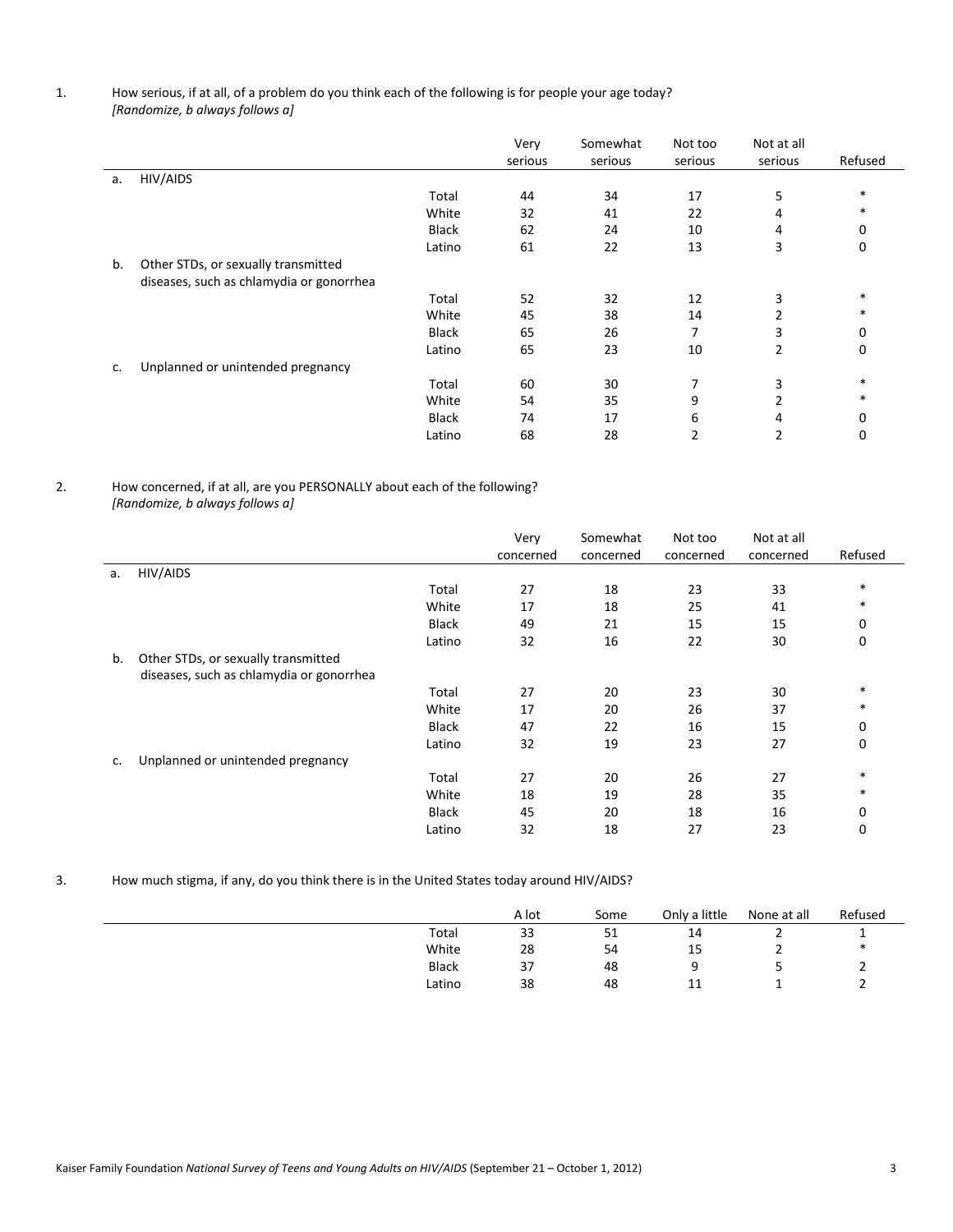4. What about **STDs other than HIV**? How much stigma, if any, do you think there is in the United States today around other STDs, like chlamydia or gonorrhea?

|              | A lot | Some | Only a little | None at all | Refused |
|--------------|-------|------|---------------|-------------|---------|
| Total        | 29    | 49   | 18            |             | -       |
| White        | 23    | 51   | 21            |             |         |
| <b>Black</b> | 33    | 47   | 16            | ≖           |         |
| Latino       | 38    | 48   | 11            |             |         |

5. Recently there has been discussion about the possibility of achieving an AIDS free generation. How much, if anything, have you heard about the goal of an AIDS free generation?

|              |        |      |               | Nothing at |         |
|--------------|--------|------|---------------|------------|---------|
|              | A lot  | Some | Only a little | all        | Refused |
| Total        |        | 12   | 20            | 61         | -       |
| White        | _      | 10   | 21            | 66         |         |
| <b>Black</b> | ດ<br>۰ | 13   | 24            | 53         | -       |
| Latino       | ດ<br>٥ | 16   | 14            | 61         |         |

6. Do you think you will see the end of the HIV epidemic in your lifetime, or not?

|        | Yes | No | Refused |  |
|--------|-----|----|---------|--|
| Total  | 24  | 74 |         |  |
| White  | 25  | 74 | ∗       |  |
| Black  | 25  | 72 |         |  |
| Latino | 23  | 75 |         |  |

7. How much of a role, if any, do you think you personally can play in achieving the goal of an AIDS free generation?

|              |            |              |            | l don't     |         |
|--------------|------------|--------------|------------|-------------|---------|
|              |            |              | No role at | want to     |         |
|              | A big role | A small role | all        | play a role | Refused |
| Total        | 14         | 45           | 25         | 14          |         |
| White        | 8          | 47           | 29         | 14          |         |
| <b>Black</b> | 25         | 45           | 21         | 8           |         |
| Latino       | 20         | 39           | 19         | 20          |         |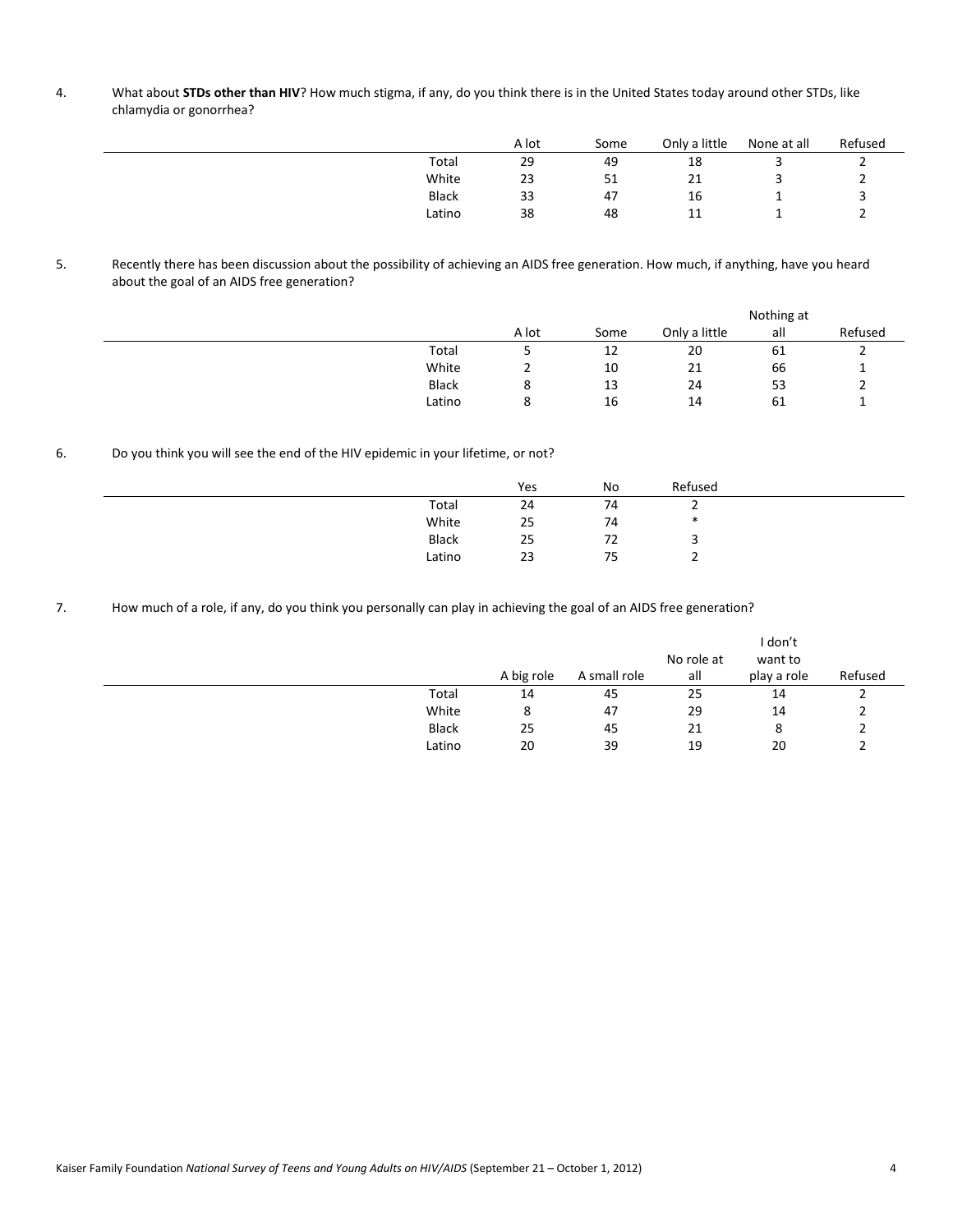# 8. How much, if anything, have you learned from each of the following about STDs, including HIV? *[Randomize, e always follows d and g is last]*

|    |                                           |              |                |      |               | Nothing at     |              |
|----|-------------------------------------------|--------------|----------------|------|---------------|----------------|--------------|
|    |                                           |              | A lot          | Some | Only a little | all            | Refused      |
| a. | Parents                                   |              |                |      |               |                |              |
|    |                                           | Total        | 21             | 28   | 25            | 25             | 1            |
|    |                                           | White        | 16             | 29   | 28            | 26             | $\mathbf{1}$ |
|    |                                           | <b>Black</b> | 34             | 36   | 14            | 15             | $\ast$       |
|    |                                           | Latino       | 25             | 27   | 23            | 23             | 1            |
| b. | Friends                                   |              |                |      |               |                |              |
|    |                                           | Total        | 11             | 32   | 31            | 25             | 1            |
|    |                                           | White        | 8              | 27   | 36            | 30             | 1            |
|    |                                           | <b>Black</b> | 16             | 42   | 20            | 22             | $\ast$       |
|    |                                           | Latino       | 14             | 36   | 28            | 22             | 1            |
| c. | Doctors or other health care providers    |              |                |      |               |                |              |
|    |                                           | Total        | 19             | 29   | 25            | 27             | 1            |
|    |                                           | White        | 9              | 28   | 29            | 33             | 1            |
|    |                                           | <b>Black</b> | 34             | 33   | 24            | 9              | $\ast$       |
|    |                                           | Latino       | 32             | 26   | 18            | 22             | 1            |
| d. | Searching the internet                    |              |                |      |               |                |              |
|    |                                           | Total        | 18             | 33   | 20            | 28             | 1            |
|    |                                           | White        | 11             | 31   | 24            | 34             | 1            |
|    |                                           | <b>Black</b> | 27             | 40   | 11            | 21             | $\ast$       |
|    |                                           | Latino       | 25             | 31   | 16            | 25             | 4            |
| е. | Other forms of media, such as television, |              |                |      |               |                |              |
|    | radio and magazines                       |              |                |      |               |                |              |
|    |                                           | Total        | 12             | 32   | 30            | 25             | 1            |
|    |                                           | White        | 6              | 30   | 34            | 31             | 1            |
|    |                                           | <b>Black</b> | 29             | 31   | 25            | 14             | $\ast$       |
|    |                                           | Latino       | 17             | 35   | 27            | 20             | 1            |
| f. | Classes or programs at school             |              |                |      |               |                |              |
|    |                                           | Total        | 31             | 43   | 15            | 11             | 1            |
|    |                                           | White        | 27             | 43   | 17            | 12             | $\mathbf 1$  |
|    |                                           | <b>Black</b> | 37             | 40   | 11            | 11             | $\ast$       |
|    |                                           | Latino       | 36             | 46   | 10            | $\overline{7}$ | 1            |
| g. | Other                                     |              |                |      |               |                |              |
|    |                                           | Total        | $\overline{2}$ | 5    | 6             | 82             | 4            |
|    |                                           | White        | $\overline{2}$ | 4    | 6             | 87             | 2            |
|    |                                           | <b>Black</b> | 5              | 9    | 3             | 79             | 4            |
|    |                                           | Latino       | 3              | 8    | 9             | 77             | 3            |
|    |                                           |              |                |      |               |                |              |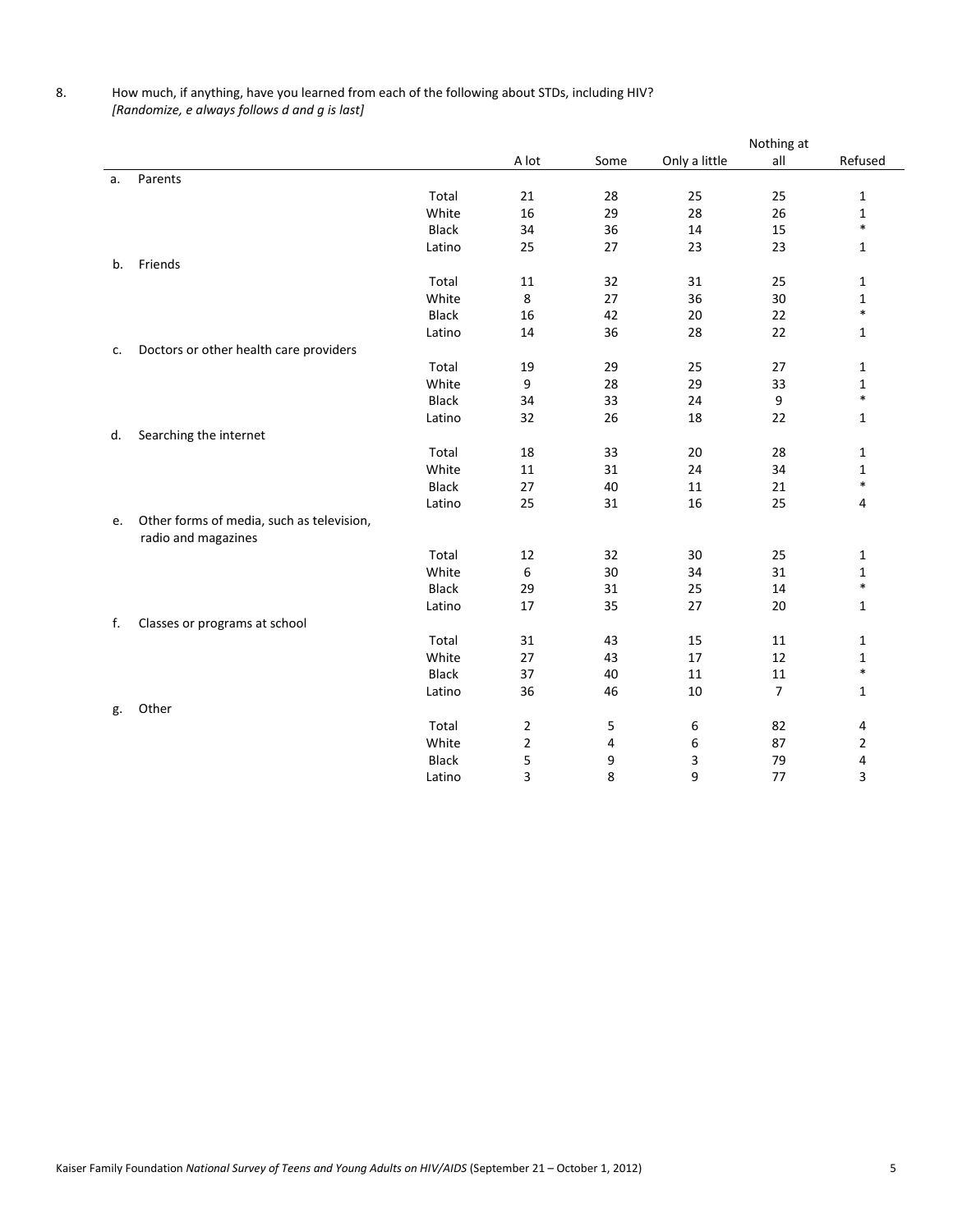## 9. In your opinion, how effective, if at all, are the following at preventing HIV and other STDs? *[Randomize]*

|    |                             |              |           |           |           | Not          |          |
|----|-----------------------------|--------------|-----------|-----------|-----------|--------------|----------|
|    |                             |              | Very      | Somewhat  | Not too   | effective at |          |
|    |                             |              | effective | effective | effective | all          | Refused  |
| а. | Condoms                     |              |           |           |           |              |          |
|    |                             | Total        | 34        | 48        | 11        | 6            | 1        |
|    |                             | White        | 30        | 52        | 12        | 5            |          |
|    |                             | <b>Black</b> | 38        | 45        | 6         | 10           | 0        |
|    |                             | Latino       | 41        | 41        | 10        | 6            | 1        |
| b. | Birth control pills         |              |           |           |           |              |          |
|    |                             | Total        | 10        | 11        | 9         | 69           | 1        |
|    |                             | White        |           | 10        | 8         | 74           | 1        |
|    |                             | Black        | 10        | 8         | 10        | 73           | 0        |
|    |                             | Latino       | 14        | 12        | 10        | 62           | 1        |
| c. | Withdrawal or "pulling out" |              |           |           |           |              |          |
|    |                             | Total        | 4         | 7         | 17        | 71           |          |
|    |                             | White        | 3         | 6         | 16        | 74           |          |
|    |                             | <b>Black</b> | 5         | 8         | 13        | 74           | $\Omega$ |
|    |                             | Latino       | 3         | 6         | 19        | 70           |          |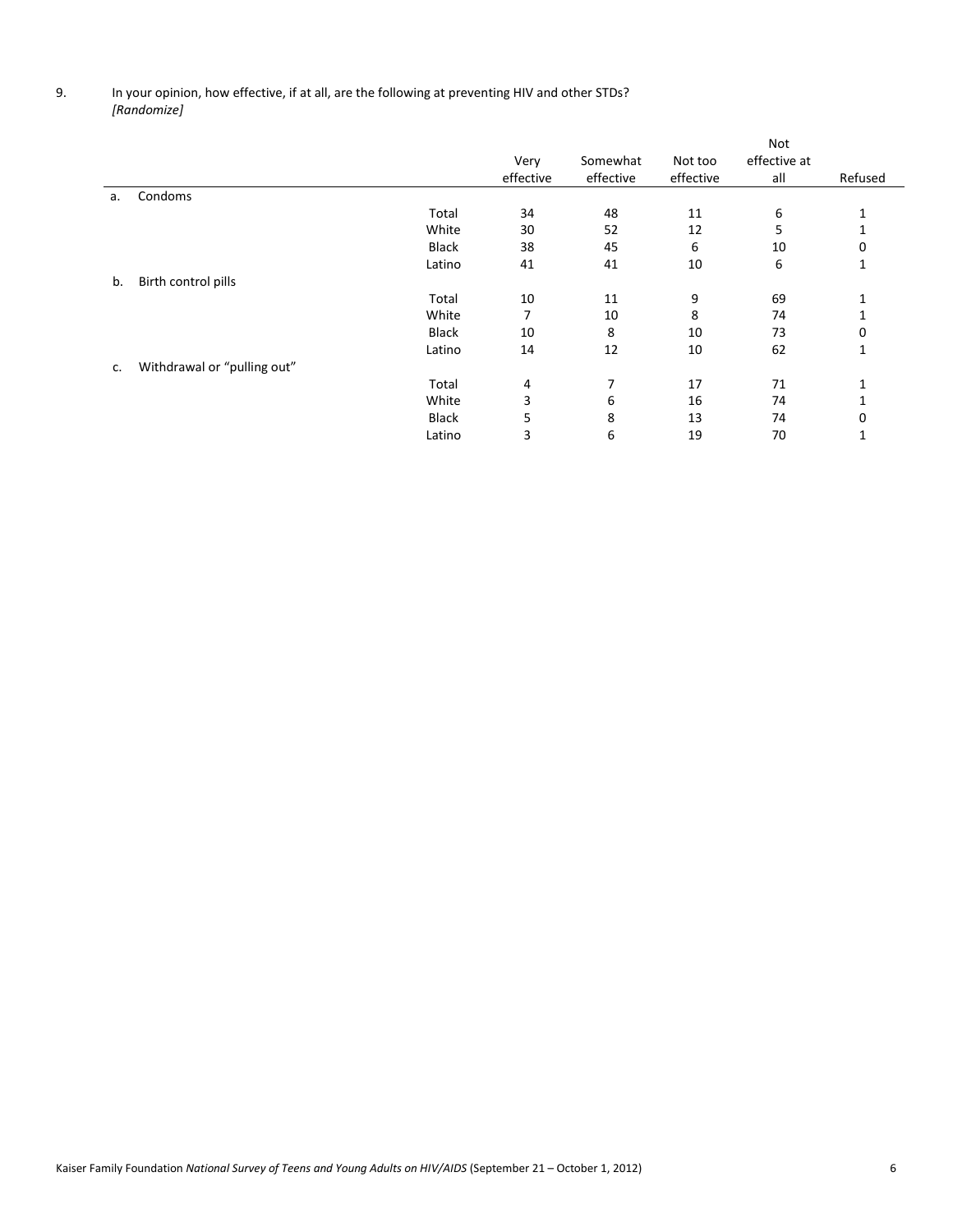10. Below is a list of different opinions people have about HIV. For each of the following statements, do you strongly agree, somewhat agree, somewhat disagree or strongly disagree? *[Randomize]* 

|    |                                                                         |              | Strongly<br>agree | Somewhat<br>agree | Somewhat<br>disagree | Strongly<br>disagree | Refused      |
|----|-------------------------------------------------------------------------|--------------|-------------------|-------------------|----------------------|----------------------|--------------|
| a. | Unless you have sex with a lot of people, HIV                           |              |                   |                   |                      |                      |              |
|    | is not something you have to worry about                                |              |                   |                   |                      |                      |              |
|    |                                                                         | Total        | 6                 | 12                | 26                   | 55                   | $\mathbf{1}$ |
|    |                                                                         | White        | 4                 | 12                | 29                   | 54                   | $\mathbf{1}$ |
|    |                                                                         | <b>Black</b> | 4                 | 9                 | 10                   | 77                   | $\ast$       |
|    |                                                                         | Latino       | 13                | 13                | 24                   | 49                   | $\mathbf{1}$ |
| b. | HIV can only be spread when symptoms are<br>present                     |              |                   |                   |                      |                      |              |
|    |                                                                         | Total        | 5                 | 9                 | 19                   | 65                   | $\mathbf{1}$ |
|    |                                                                         | White        | 4                 | $\overline{7}$    | 20                   | 68                   | $\mathbf{1}$ |
|    |                                                                         | <b>Black</b> | 9                 | 8                 | 16                   | 66                   | $\ast$       |
|    |                                                                         | Latino       | 6                 | 15                | 17                   | 60                   | $\mathbf{1}$ |
| c. | If someone I was dating had HIV, I would<br>know it                     |              |                   |                   |                      |                      |              |
|    |                                                                         | Total        | 16                | 19                | 34                   | 30                   | 1            |
|    |                                                                         | White        | 14                | 20                | 34                   | 31                   | $\mathbf 1$  |
|    |                                                                         | Black        | 18                | 18                | 29                   | 35                   | $\ast$       |
|    |                                                                         | Latino       | 17                | 24                | 30                   | 28                   | $\mathbf{1}$ |
| d. | It is hard to bring up the topic of HIV with a<br>partner               |              |                   |                   |                      |                      |              |
|    |                                                                         | Total        | 19                | 42                | 17                   | 20                   | 1            |
|    |                                                                         | White        | 22                | 44                | 17                   | 16                   | $\mathbf{1}$ |
|    |                                                                         | <b>Black</b> | 15                | 32                | 22                   | 31                   | $\ast$       |
|    |                                                                         | Latino       | 23                | 40                | 15                   | 21                   | $\mathbf{1}$ |
| e. | Having HIV is not that big of a deal, you can<br>just take a pill       |              |                   |                   |                      |                      |              |
|    |                                                                         | Total        | 3                 | 5                 | 20                   | 71                   | $\mathbf{1}$ |
|    |                                                                         | White        | $\overline{2}$    | 4                 | 21                   | 73                   | 1            |
|    |                                                                         | <b>Black</b> | 4                 | 5                 | 12                   | 79                   | $\ast$       |
|    |                                                                         | Latino       | 3                 | 6                 | 22                   | 67                   | $\mathbf{1}$ |
| f. | It's people's own fault if they get HIV                                 |              |                   |                   |                      |                      |              |
|    |                                                                         | Total        | 12                | 33                | 34                   | 20                   | 1            |
|    |                                                                         | White        | 12                | 32                | 35                   | 21                   | $\mathbf{1}$ |
|    |                                                                         | <b>Black</b> | 11                | 31                | 29                   | 28                   | $\ast$       |
|    |                                                                         | Latino       | 14                | 37                | 31                   | 17                   | $\mathbf{1}$ |
| g. | It is possible for people with HIV to lead<br>healthy, productive lives |              |                   |                   |                      |                      |              |
|    |                                                                         | Total        | 25                | 54                | 16                   | 4                    | $\mathbf 1$  |
|    |                                                                         | White        | 21                | 59                | 15                   | $\overline{4}$       | $\mathbf{1}$ |
|    |                                                                         | <b>Black</b> | 39                | 41                | 10                   | 9                    | $\ast$       |
|    |                                                                         | Latino       | 21                | 48                | 27                   | $\overline{2}$       | $\mathbf{1}$ |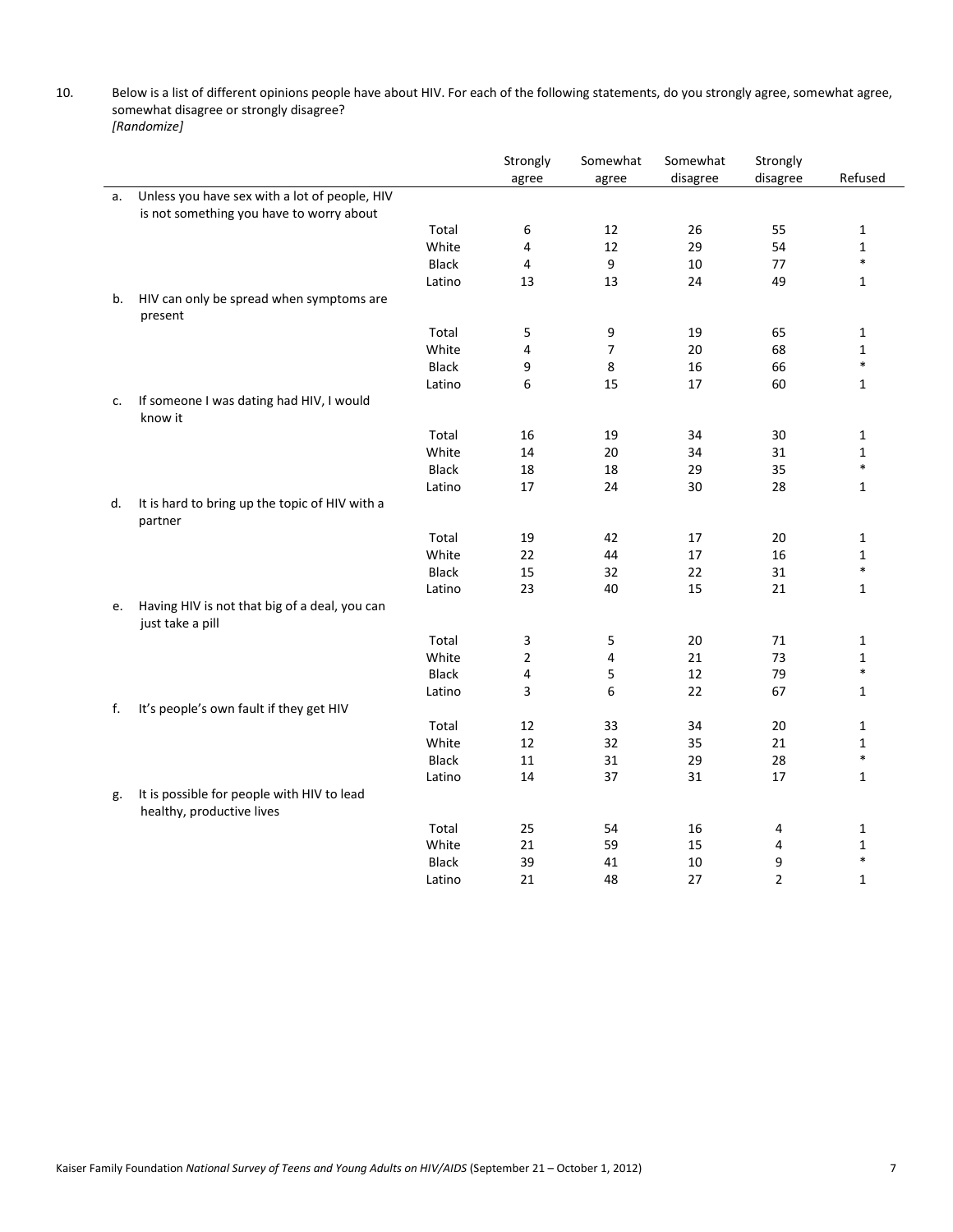## 11. Now thinking about **STDs other than HIV**, for each of the following statements, do you strongly agree, somewhat agree, somewhat disagree or strongly disagree? *[Randomize]*

|    |                                                            |              | Strongly       | Somewhat | Somewhat | Strongly |              |
|----|------------------------------------------------------------|--------------|----------------|----------|----------|----------|--------------|
|    |                                                            |              | agree          | agree    | disagree | disagree | Refused      |
| a. | Unless you have sex with a lot of people,                  |              |                |          |          |          |              |
|    | STDs are not something you have to worry                   |              |                |          |          |          |              |
|    | about                                                      |              |                |          |          |          |              |
|    |                                                            | Total        | 5              | 15       | 22       | 56       | 1            |
|    |                                                            | White        | 4              | 13       | 25       | 58       | 1            |
|    |                                                            | <b>Black</b> | 6              | 12       | 12       | 70       | $\ast$       |
|    |                                                            | Latino       | 9              | 19       | 17       | 54       | $\mathbf{1}$ |
| b. | STDs can only be spread when symptoms<br>are present       |              |                |          |          |          |              |
|    |                                                            | Total        | 6              | 10       | 23       | 60       | 1            |
|    |                                                            | White        | 4              | 8        | 25       | 62       | 1            |
|    |                                                            | <b>Black</b> | 12             | 8        | 14       | 65       | $\ast$       |
|    |                                                            | Latino       | 10             | 12       | 20       | 58       | 1            |
| c. | If someone I was dating had an STD, I would<br>know it     |              |                |          |          |          |              |
|    |                                                            | Total        | 15             | 20       | 35       | 29       | 1            |
|    |                                                            | White        | 14             | 20       | 38       | 28       | 1            |
|    |                                                            | <b>Black</b> | 18             | 21       | 27       | 34       | $\ast$       |
|    |                                                            | Latino       | 15             | 25       | 30       | 29       | 1            |
| d. | It is hard to bring up the topic of STDs with a<br>partner |              |                |          |          |          |              |
|    |                                                            | Total        | 18             | 42       | 20       | 20       | 1            |
|    |                                                            | White        | 19             | 45       | 19       | 15       | 1            |
|    |                                                            | <b>Black</b> | 17             | 30       | 20       | 33       | $\ast$       |
|    |                                                            | Latino       | 22             | 35       | 22       | 20       | 1            |
| e. | Having an STD is not that big of a deal                    |              |                |          |          |          |              |
|    |                                                            | Total        | $\overline{2}$ | 7        | 25       | 65       | 1            |
|    |                                                            | White        | $\overline{2}$ | 7        | 27       | 64       | 1            |
|    |                                                            | <b>Black</b> | 6              | 4        | 19       | 71       | $\ast$       |
|    |                                                            | Latino       | $\mathbf{1}$   | 5        | 24       | 68       | 1            |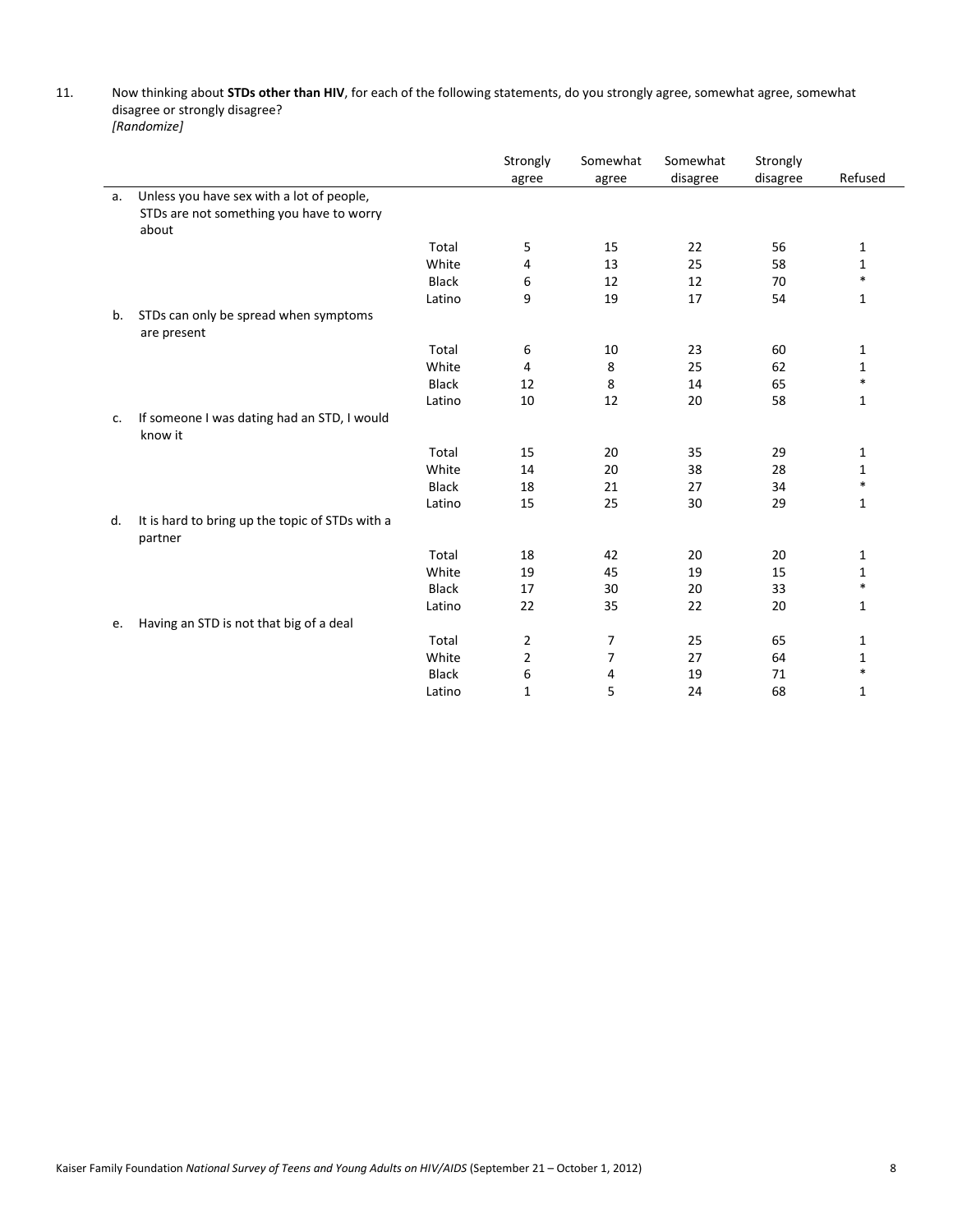12. For each of the following, please tell me if this is something you would like more information about or not. *[Randomize]* 

|    |                                                                          |              | Yes, would<br>like more<br>information | No, would<br>not | Refused      |  |
|----|--------------------------------------------------------------------------|--------------|----------------------------------------|------------------|--------------|--|
| a. | How to prevent the spread of STDs,<br>including HIV                      |              |                                        |                  |              |  |
|    |                                                                          | Total        | 36                                     | 63               | 1            |  |
|    |                                                                          | White        | 27                                     | 73               | 1            |  |
|    |                                                                          | <b>Black</b> | 43                                     | 56               | $\ast$       |  |
|    |                                                                          | Latino       | 53                                     | 46               | 1            |  |
| b. | How to know who should get tested for<br>STDs, including HIV             |              |                                        |                  |              |  |
|    |                                                                          | Total        | 35                                     | 64               | $\mathbf{1}$ |  |
|    |                                                                          | White        | 24                                     | 75               | $1\,$        |  |
|    |                                                                          | <b>Black</b> | 47                                     | 53               | $\ast$       |  |
|    |                                                                          | Latino       | 50                                     | 49               | $\mathbf{1}$ |  |
| c. | How to talk to a partner about getting<br>tested for STDs, including HIV |              |                                        |                  |              |  |
|    |                                                                          | Total        | 34                                     | 65               | 1            |  |
|    |                                                                          | White        | 25                                     | 75               | 1            |  |
|    |                                                                          | <b>Black</b> | 46                                     | 54               | $\ast$       |  |
|    |                                                                          | Latino       | 48                                     | 51               | $\mathbf{1}$ |  |
| d. | How to talk to a partner about using<br>condoms                          |              |                                        |                  |              |  |
|    |                                                                          | Total        | 27                                     | 72               | 1            |  |
|    |                                                                          | White        | 18                                     | 81               | $\mathbf{1}$ |  |
|    |                                                                          | <b>Black</b> | 38                                     | 62               | $\ast$       |  |
|    |                                                                          | Latino       | 44                                     | 55               | $1\,$        |  |
|    | 'Yes' to any                                                             |              |                                        |                  |              |  |
|    |                                                                          | Total        | 44                                     |                  |              |  |
|    |                                                                          | White        | 34                                     |                  |              |  |
|    |                                                                          | <b>Black</b> | 54                                     |                  |              |  |
|    |                                                                          | Latino       | 61                                     |                  |              |  |

NO QUESTION 13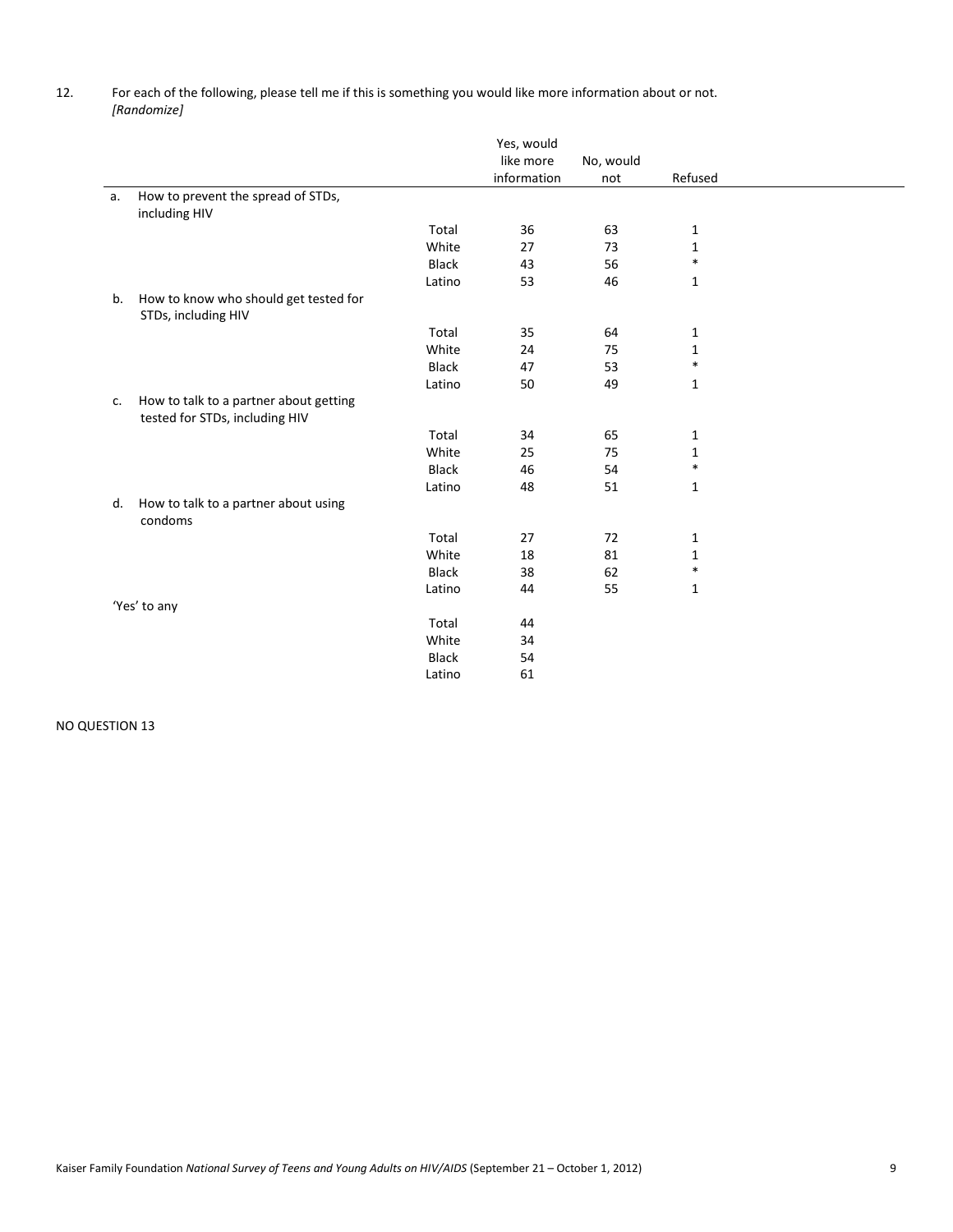14. In general, how comfortable would you be, personally, in each of the following situations? *[Randomize]* 

|    |                                                               |              | Very           | Somewhat    | Somewhat      | Very          |         |
|----|---------------------------------------------------------------|--------------|----------------|-------------|---------------|---------------|---------|
|    |                                                               |              | comfortable    | comfortable | uncomfortable | uncomfortable | Refused |
| a. | Working with someone who has HIV or<br><b>AIDS</b>            |              |                |             |               |               |         |
|    |                                                               | Total        | 23             | 31          | 30            | 16            | 1       |
|    |                                                               | White        | 22             | 30          | 31            | 16            | $\ast$  |
|    |                                                               | <b>Black</b> | 20             | 43          | 21            | 17            | $\ast$  |
|    |                                                               | Latino       | 26             | 27          | 33            | 13            | 1       |
| b. | Having a roommate who is HIV-                                 |              |                |             |               |               |         |
|    | positive                                                      |              |                |             |               |               |         |
|    |                                                               | Total        | 13             | 25          | 35            | 27            | 1       |
|    |                                                               | White        | 12             | 25          | 35            | 28            | $\ast$  |
|    |                                                               | <b>Black</b> | 12             | 36          | 28            | 24            | $\ast$  |
|    |                                                               | Latino       | 11             | 20          | 39            | 29            | 1       |
| c. | Having your food prepared by<br>someone who is HIV-positive   |              |                |             |               |               |         |
|    |                                                               | Total        | 10             | 22          | 35            | 33            | 1       |
|    |                                                               | White        | 9              | 21          | 37            | 33            | $\ast$  |
|    |                                                               | <b>Black</b> | 8              | 30          | 28            | 35            | $\ast$  |
|    |                                                               | Latino       | 12             | 19          | 34            | 34            | 1       |
| d. | Being in a relationship with someone<br>who is HIV-positive   |              |                |             |               |               |         |
|    |                                                               | Total        | 3              | 10          | 28            | 58            | 1       |
|    |                                                               | White        | $\overline{2}$ | 8           | 31            | 58            | 1       |
|    |                                                               | <b>Black</b> | $\mathbf{1}$   | 15          | 28            | 55            | $\ast$  |
|    |                                                               | Latino       | 8              | 10          | 21            | 60            | 1       |
| e. | Having a close friendship with<br>someone who is HIV-positive |              |                |             |               |               |         |
|    |                                                               | Total        | 23             | 35          | 27            | 15            | 1       |
|    |                                                               | White        | 22             | 33          | 30            | 14            | 1       |
|    |                                                               | <b>Black</b> | 25             | 40          | 19            | 15            | 1       |
|    |                                                               | Latino       | 22             | 37          | 27            | 13            | 1       |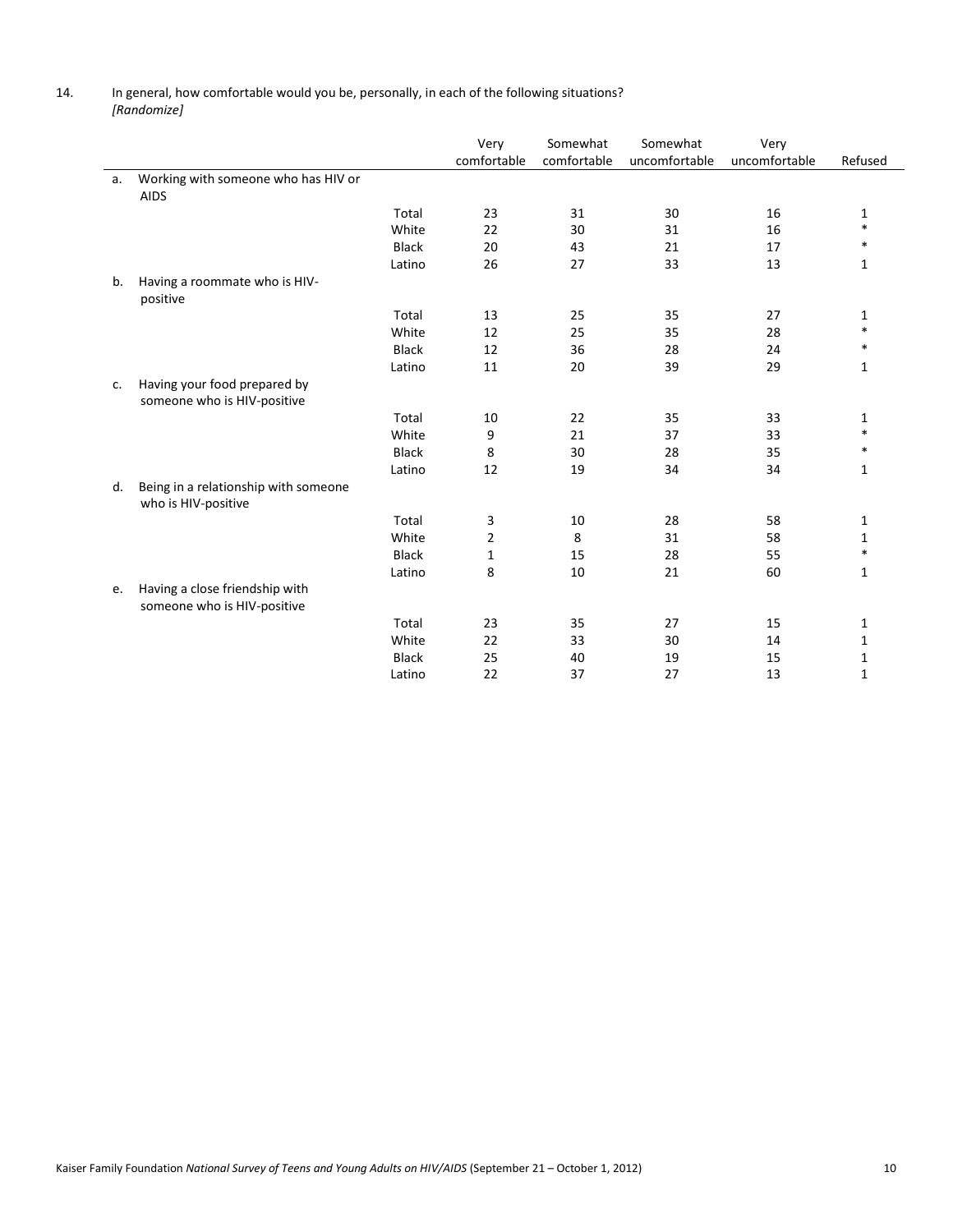15. Below is a list of feelings you might have if someone you were seeing romantically suggested that you get tested together for **HIV**. For each one, indicate if you strongly agree, somewhat agree, somewhat disagree, or strongly disagree that you might feel this way. *[Randomize]* 

|    |                                           |              | Strongly | Somewhat | Somewhat | Strongly |         |
|----|-------------------------------------------|--------------|----------|----------|----------|----------|---------|
|    |                                           |              | agree    | agree    | disagree | disagree | Refused |
| a. | Suspicious or worried about the person's  |              |          |          |          |          |         |
|    | past sexual history                       |              |          |          |          |          |         |
|    |                                           | Total        | 30       | 47       | 15       | 7        | 1       |
|    |                                           | White        | 30       | 48       | 15       | 7        | 1       |
|    |                                           | Black        | 26       | 54       | 5        | 15       | $\ast$  |
|    |                                           | Latino       | 38       | 42       | 13       | 6        | 1       |
| b. | That the person was suspicious or worried |              |          |          |          |          |         |
|    | about my past sexual history              |              |          |          |          |          |         |
|    |                                           | Total        | 25       | 48       | 17       | 9        | 1       |
|    |                                           | White        | 22       | 51       | 18       | 8        | 1       |
|    |                                           | Black        | 27       | 47       | 11       | 15       | *       |
|    |                                           | Latino       | 29       | 47       | 14       | 8        | 1       |
| c. | Glad the person brought it up             |              |          |          |          |          |         |
|    |                                           | Total        | 36       | 42       | 17       | 4        | 1       |
|    |                                           | White        | 28       | 45       | 21       | 4        | 1       |
|    |                                           | <b>Black</b> | 57       | 30       | 7        | 6        | *       |
|    |                                           | Latino       | 42       | 35       | 17       | 5        | 1       |
| d. | That the person was being responsible     |              |          |          |          |          |         |
|    |                                           | Total        | 51       | 38       | 7        | 3        | 1       |
|    |                                           | White        | 45       | 44       | 7        | 3        | 1       |
|    |                                           | <b>Black</b> | 63       | 25       | 6        | 6        | *       |
|    |                                           | Latino       | 58       | 32       | 4        | 5        | 1       |

16. Below is a list of feelings you might have if someone you were seeing romantically suggested that you get tested together for **STDs, other than HIV**. For each one, indicate if you strongly agree, somewhat agree, somewhat disagree, or strongly disagree that you might feel this way. *[Randomize]* 

| lRando |  |
|--------|--|

|    |                                           |              | Strongly | Somewhat | Somewhat | Strongly       |              |
|----|-------------------------------------------|--------------|----------|----------|----------|----------------|--------------|
|    |                                           |              | agree    | agree    | disagree | disagree       | Refused      |
| a. | Suspicious or worried about the person's  |              |          |          |          |                |              |
|    | past sexual history                       |              |          |          |          |                |              |
|    |                                           | Total        | 32       | 48       | 14       | 6              | 1            |
|    |                                           | White        | 29       | 51       | 14       | 5              | $\mathbf{1}$ |
|    |                                           | Black        | 30       | 49       | 6        | 14             | $\ast$       |
|    |                                           | Latino       | 38       | 40       | 14       | 6              | 1            |
| b. | That the person was suspicious or worried |              |          |          |          |                |              |
|    | about my past sexual history              |              |          |          |          |                |              |
|    |                                           | Total        | 26       | 52       | 14       | 8              | 1            |
|    |                                           | White        | 23       | 56       | 14       | 7              | 1            |
|    |                                           | <b>Black</b> | 25       | 51       | 9        | 15             | 冰            |
|    |                                           | Latino       | 32       | 48       | 12       | 7              | 1            |
| c. | Glad the person brought it up             |              |          |          |          |                |              |
|    |                                           | Total        | 37       | 41       | 18       | 4              | 1            |
|    |                                           | White        | 31       | 44       | 21       | 4              | 1            |
|    |                                           | <b>Black</b> | 54       | 31       | 7        | 7              | $\ast$       |
|    |                                           | Latino       | 42       | 36       | 18       | 3              | 1            |
| d. | That the person was being responsible     |              |          |          |          |                |              |
|    |                                           | Total        | 49       | 40       | 8        | $\overline{2}$ | 1            |
|    |                                           | White        | 44       | 44       | 9        | $\overline{2}$ | 1            |
|    |                                           | <b>Black</b> | 59       | 30       | 4        |                |              |
|    |                                           | Latino       | 58       | 36       | 4        | 1              | 1            |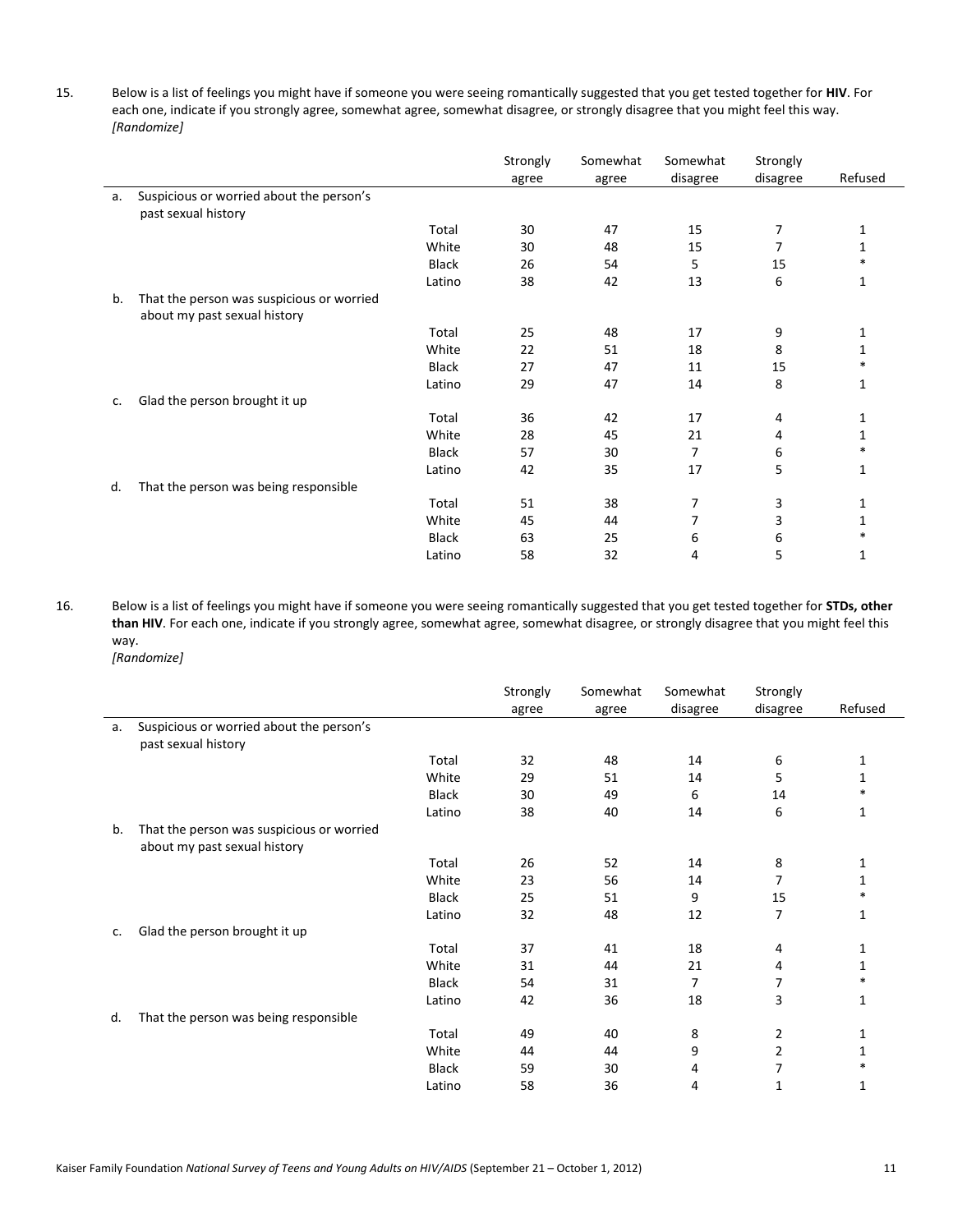## 17. Do you personally know anyone who now has AIDS, had died from AIDS, or has tested positive for HIV?

|              | Yes | No | Refused |  |
|--------------|-----|----|---------|--|
| Total        | 13  | 86 |         |  |
| White        | 10  | 90 |         |  |
| <b>Black</b> | 24  | 75 | $\ast$  |  |
| Latino       | 16  | 82 |         |  |

## 18. Is that a family member, a close friend, an acquaintance or someone else? *[Multiple responses allowed*<sup>1</sup> *]*

## 17/18 Summary Table

|              | Family<br>member | Close<br>friend | Acquaintance | Someone<br>else | Refused<br>who | No, don't<br>know<br>someone | Refused |
|--------------|------------------|-----------------|--------------|-----------------|----------------|------------------------------|---------|
| Total        | 4                |                 |              |                 | *              | 86                           |         |
| White        | 4                |                 | 4            |                 |                | 90                           |         |
| <b>Black</b> | 10               |                 | 4            |                 |                | 75                           | *       |
| Latino       |                  |                 |              |                 |                | 82                           |         |

# 19. Do you personally know anyone who has had a **sexually transmitted disease, other than HIV**?

|        | Yes | No | Refused |  |
|--------|-----|----|---------|--|
| Total  | 29  | 69 | -       |  |
| White  | 27  | 73 | *       |  |
| Black  | 39  | 59 |         |  |
| Latino | 30  | 67 | -       |  |
|        |     |    |         |  |

## 20. Is that a family member, a close friend, an acquaintance or someone else? *[Multiple responses allowed<sup>1</sup> ]*

## 19/20 Summary Table

|              |        |        |              |         |         | No, don't |         |
|--------------|--------|--------|--------------|---------|---------|-----------|---------|
|              | Family | Close  |              | Someone | Refused | know      |         |
|              | member | friend | Acquaintance | else    | who     | someone   | Refused |
| Total        | υ      | c      | 10           | ◡       | $\ast$  | 69        | ∼       |
| White        |        |        | 11           |         | $\ast$  | 73        | *       |
| <b>Black</b> |        | 12     | 8            | 9       | $\ast$  | 59        |         |
| Latino       |        | 11     |              | 4       |         | 67        |         |

 $^1$  Relationship coded using the closest relationship mentioned. For example, if a respondent indicated they know both a family member and an  $^1$ acquaintance who now has AIDS in Q18 or an STD in Q20 they are coded as "family member" in the respective Summary Table.

Kaiser Family Foundation *National Survey of Teens and Young Adults on HIV/AIDS* (September 21 – October 1, 2012) 12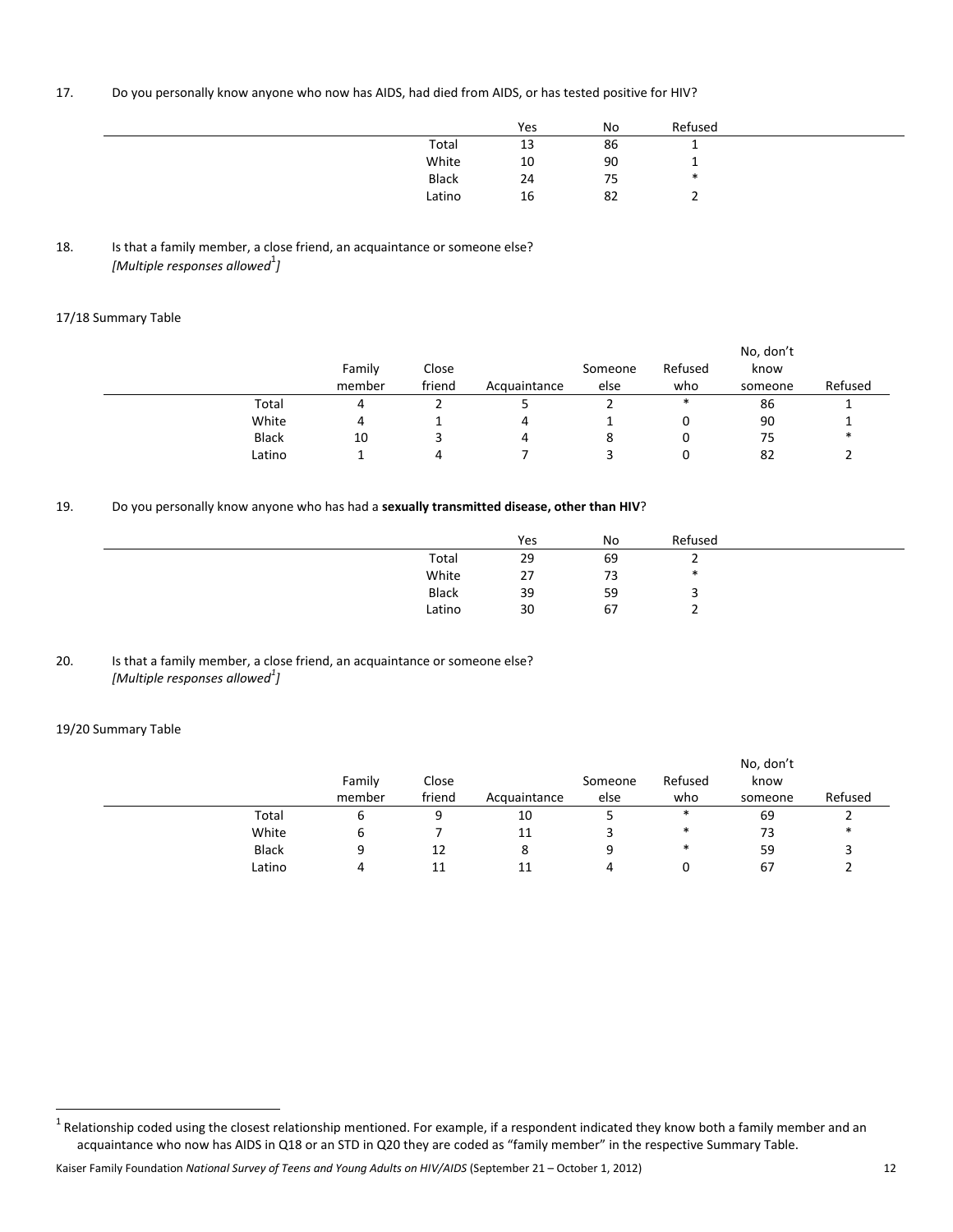Next are some questions about your sexual experience. If there is anything you feel uncomfortable answering, please just move on to the next item. Please keep in mind that all your answers are confidential.

## 21. Have you ever had sexual intercourse?

|              | Yes | No | Refused |  |
|--------------|-----|----|---------|--|
| Total        | 52  | 44 |         |  |
| White        | 48  | 48 |         |  |
| <b>Black</b> | 54  | 39 |         |  |
| Latino       | 57  | 39 |         |  |

#### 22. Are you currently in a sexual relationship?

*Based on those who report having ever had sexual intercourse* 

|              | Yes | No | Refused | N     |  |
|--------------|-----|----|---------|-------|--|
| Total        | 67  | 33 | ∗       | (764) |  |
| White        | 68  | 32 | ∗       | (352) |  |
| <b>Black</b> | 60  | 40 | *       | (176) |  |
| Latino       | 73  | 27 | *       | (178) |  |

## 23. In your current or most recent sexual relationship how often, if at all, do you use condoms?

*Based on those who report having ever had sexual intercourse* 

|              | All of the<br>time | Most of<br>the time | Some of<br>the time | Never | Refused | N     |
|--------------|--------------------|---------------------|---------------------|-------|---------|-------|
| Total        | 33                 | 17                  | 15                  | 33    |         | (764) |
| White        | 33                 | 13                  | 16                  | 37    | <b></b> | (352) |
| <b>Black</b> | 44                 | 13                  | 18                  | 22    |         | (176) |
| Latino       | 27                 | 27                  | 18                  | 27    | $\ast$  | (178) |

#### 24. In the last year, how often, if at all, have you done each of the following? *[Randomize]*

|    |                                          |              | Often          | Sometimes | Rarely | Never | Refused        |
|----|------------------------------------------|--------------|----------------|-----------|--------|-------|----------------|
| a. | Seen, heard, or read news coverage about |              |                |           |        |       |                |
|    | HIV/AIDS or other STDs                   |              |                |           |        |       |                |
|    |                                          | Total        | 8              | 27        | 37     | 27    | 1              |
|    |                                          | White        | 3              | 24        | 43     | 30    | *              |
|    |                                          | <b>Black</b> | 25             | 35        | 25     | 16    | *              |
|    |                                          | Latino       | 11             | 28        | 35     | 25    | 2              |
| b. | Had a conversation with someone about    |              |                |           |        |       |                |
|    | HIV/AIDS or other STDs                   |              |                |           |        |       |                |
|    |                                          | Total        | 5              | 20        | 35     | 39    | 1              |
|    |                                          | White        | 2              | 14        | 38     | 45    | *              |
|    |                                          | <b>Black</b> | 11             | 36        | 26     | 28    | *              |
|    |                                          | Latino       | 8              | 19        | 34     | 37    | 2              |
| c. | Looked up information on the internet    |              |                |           |        |       |                |
|    | about HIV/AIDS or other STDs             |              |                |           |        |       |                |
|    |                                          | Total        | 4              | 13        | 29     | 53    | 1              |
|    |                                          | White        | $\overline{2}$ | 9         | 27     | 62    | *              |
|    |                                          | <b>Black</b> | 6              | 22        | 34     | 38    | *              |
|    |                                          | Latino       | 8              | 13        | 30     | 47    | $\overline{2}$ |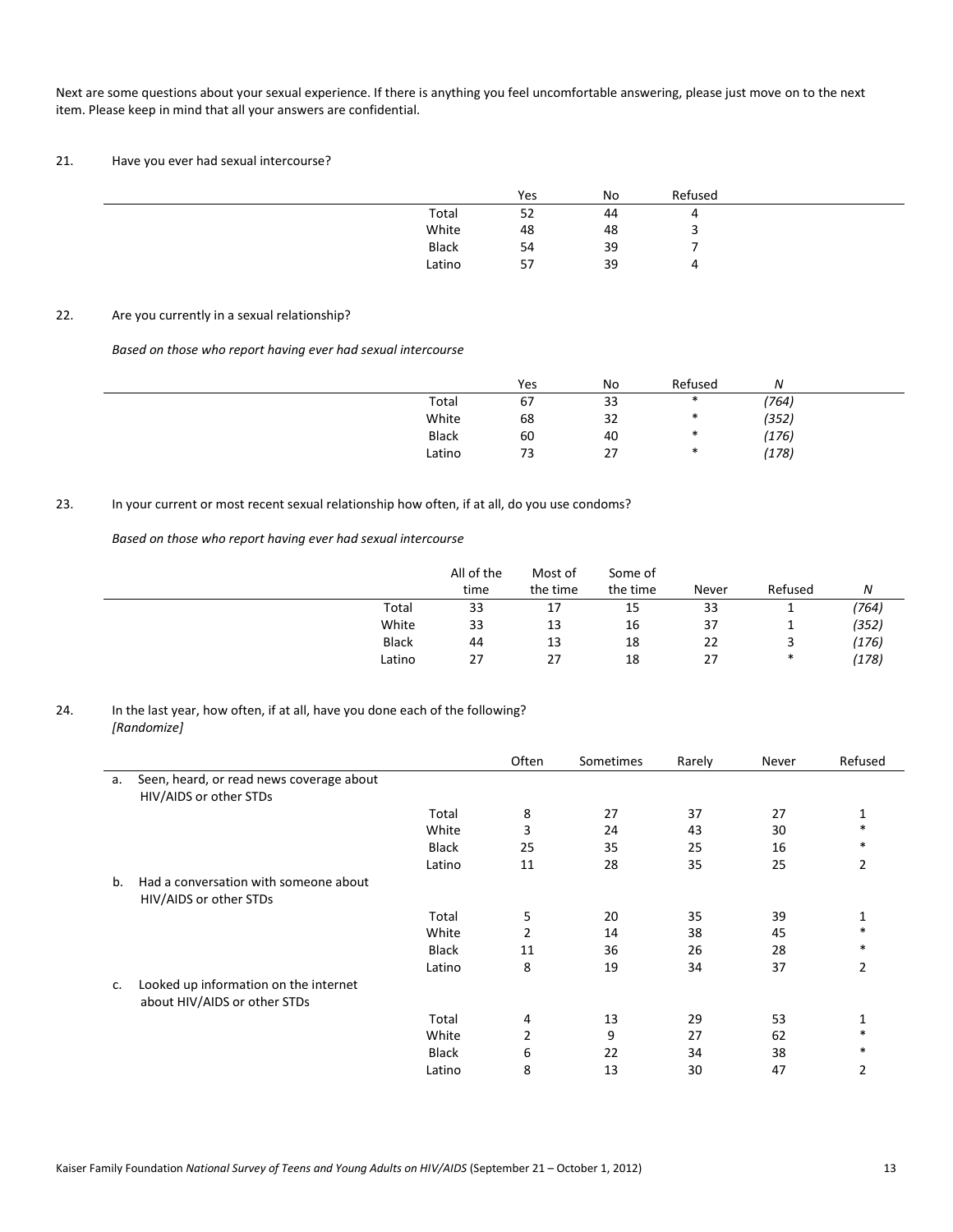25. Thinking about your current or most recent sexual relationship, have you ever talked to your partner about each of the following, or not? *[Randomize, b always follows a]* 

*Based on those who report having ever had sexual intercourse* 

|    |                                           |        | Yes | No | Refused     | N     |  |
|----|-------------------------------------------|--------|-----|----|-------------|-------|--|
| a. | HIV or AIDS                               |        |     |    |             |       |  |
|    |                                           | Total  | 35  | 65 | *           | (764) |  |
|    |                                           | White  | 27  | 73 | 0           | (352) |  |
|    |                                           | Black  | 60  | 40 | $\ast$      | (176) |  |
|    |                                           | Latino | 34  | 66 | $\mathbf 0$ | (178) |  |
| b. | STDs other than HIV, such as chlamydia or |        |     |    |             |       |  |
|    | gonorrhea                                 |        |     |    |             |       |  |
|    |                                           | Total  | 46  | 54 | $\ast$      | (764) |  |
|    |                                           | White  | 36  | 64 | 0           | (352) |  |
|    |                                           | Black  | 64  | 36 | $\ast$      | (176) |  |
|    |                                           | Latino | 55  | 45 | $\mathbf 0$ | (178) |  |
| c. | Using condoms                             |        |     |    |             |       |  |
|    |                                           | Total  | 80  | 20 | $\ast$      | (764) |  |
|    |                                           | White  | 78  | 22 | 0           | (352) |  |
|    |                                           | Black  | 80  | 20 | $\ast$      | (176) |  |
|    |                                           | Latino | 85  | 15 | $\mathbf 0$ | (178) |  |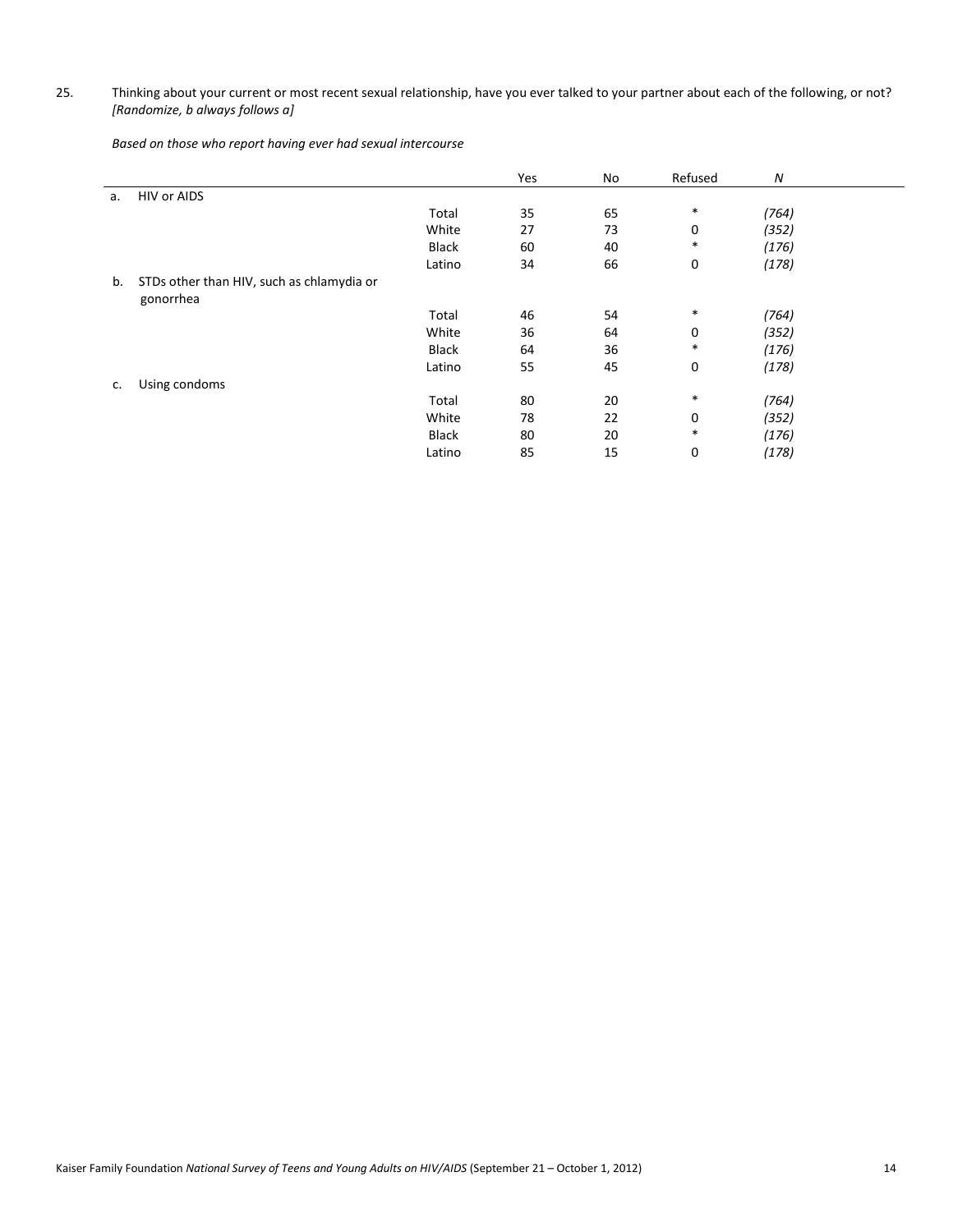### 26. You mentioned that you have never talked to your partner about HIV or AIDS. For each of the following, is this a reason why you did not talk to your partner, or not? *[Randomize, f always last]*

 *Based on those who report having not talked to their current or most recent sexual partner about HIV or AIDS (sample size insufficient to show results separately for Blacks)* 

|    |                                                       |        | Yes | No | Refused      | N     |  |
|----|-------------------------------------------------------|--------|-----|----|--------------|-------|--|
| a. | I was embarrassed to talk about HIV                   |        |     |    |              |       |  |
|    |                                                       | Total  | 20  | 79 | $\mathbf{1}$ | (470) |  |
|    |                                                       | White  | 16  | 84 | $\pmb{0}$    | (250) |  |
|    |                                                       | Latino | 22  | 78 | $\mathbf 0$  | (111) |  |
| b. | I did not know how to bring it up                     |        |     |    |              |       |  |
|    |                                                       | Total  | 33  | 66 | $\mathbf{1}$ | (470) |  |
|    |                                                       | White  | 26  | 74 | $\pmb{0}$    | (250) |  |
|    |                                                       | Latino | 36  | 64 | 0            | (111) |  |
| c. | I was waiting for my partner to bring up the<br>topic |        |     |    |              |       |  |
|    |                                                       | Total  | 11  | 89 | $\mathbf{1}$ | (470) |  |
|    |                                                       | White  | 9   | 91 | $\pmb{0}$    | (250) |  |
|    |                                                       | Latino | 15  | 85 | 0            | (111) |  |
| d. | I never thought about it                              |        |     |    |              |       |  |
|    |                                                       | Total  | 46  | 53 | $\mathbf{1}$ | (470) |  |
|    |                                                       | White  | 49  | 51 | $\pmb{0}$    | (250) |  |
|    |                                                       | Latino | 48  | 52 | 0            | (111) |  |
| e. | did not think I was at risk                           |        |     |    |              |       |  |
|    |                                                       | Total  | 59  | 41 | 1            | (470) |  |
|    |                                                       | White  | 61  | 39 | $\mathbf 0$  | (250) |  |
|    |                                                       | Latino | 49  | 51 | 0            | (111) |  |
| f. | Other                                                 |        |     |    |              |       |  |
|    |                                                       | Total  | 13  | 86 | 1            | (470) |  |
|    |                                                       | White  | 13  | 87 | *            | (250) |  |
|    |                                                       | Latino | 14  | 84 | 2            | (111) |  |

27. You mentioned that you have never talked to your partner about **STDs other than HIV**. For each of the following, is this a reason why you did not talk to your partner, or not?

*[Randomize, f always last]* 

 *Based on those who report having not talked to their current or most recent sexual partner about STDs other than HIV (n=389) (sample size insufficient to show results separately for race/ethnicity subgroups)* 

|                |                                              | Yes | No | Refused |  |
|----------------|----------------------------------------------|-----|----|---------|--|
| a.             | I was embarrassed to talk about STDs         | 23  |    |         |  |
| b.             | I did not know how to bring it up            | 30  | 69 |         |  |
| $\mathsf{c}$ . | I was waiting for my partner to bring up the |     |    |         |  |
|                | topic                                        | 14  | 86 |         |  |
| d.             | I never thought about it                     | 48  | 52 |         |  |
| e.             | I did not think I was at risk                | 56  | 44 |         |  |
|                | Other                                        |     | 88 |         |  |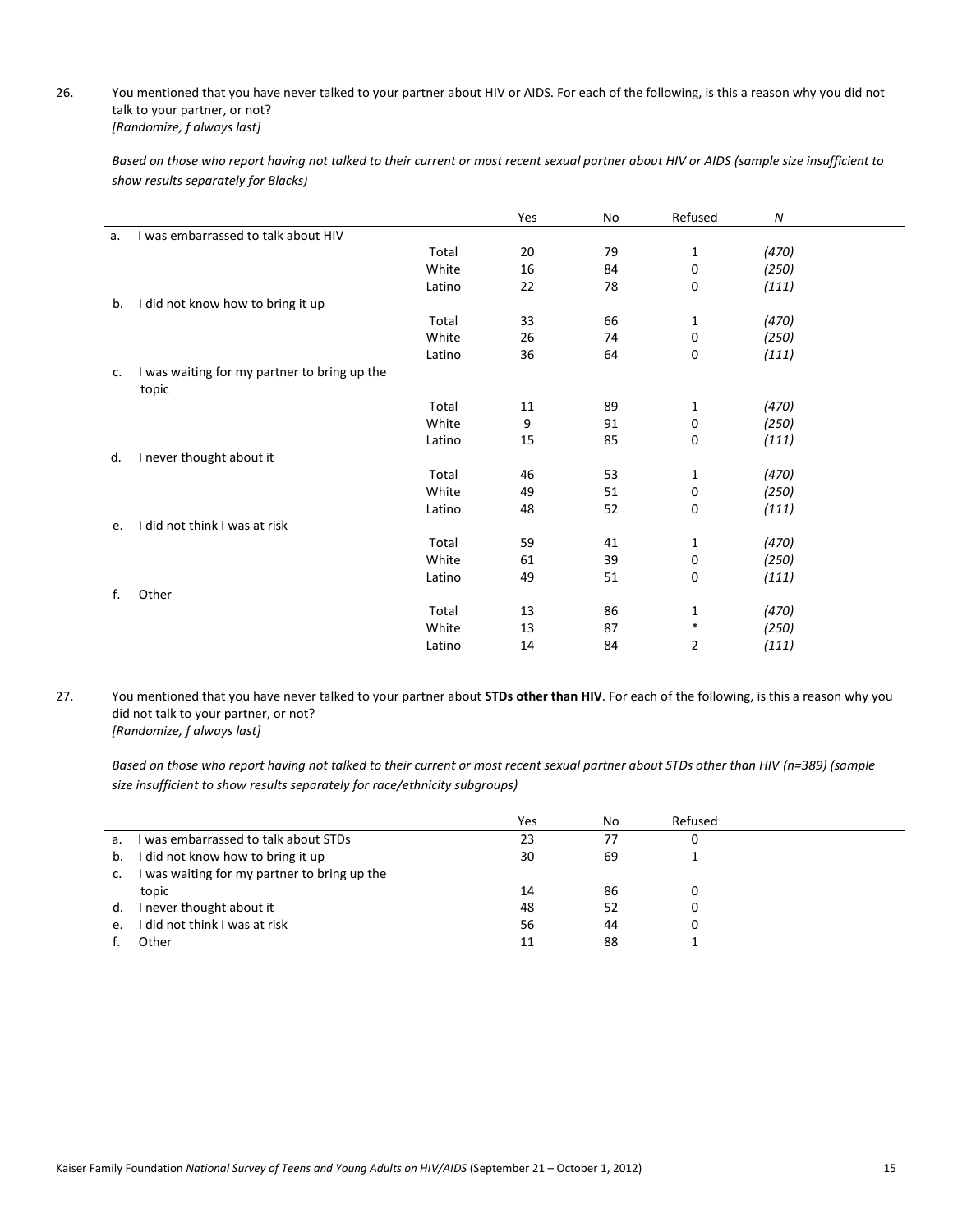28. Have you ever been in any of the following situations, or not? *[Randomize]* 

|    |                                                              |              | Yes            | No | Refused        | Ν     |  |
|----|--------------------------------------------------------------|--------------|----------------|----|----------------|-------|--|
| a. | Alcohol or drugs influenced your decision to                 |              |                |    |                |       |  |
|    | do something sexual                                          |              |                |    |                |       |  |
|    |                                                              | Total        | 16             | 83 | 1              |       |  |
|    |                                                              | White        | 14             | 85 | $\ast$         |       |  |
|    |                                                              | <b>Black</b> | 17             | 83 | $\ast$         |       |  |
|    |                                                              | Latino       | 18             | 80 | $\overline{2}$ |       |  |
| b. | You used alcohol or drugs to help you feel                   |              |                |    |                |       |  |
|    | more comfortable with a sexual partner                       |              |                |    |                |       |  |
|    |                                                              | Total        | 11             | 88 | 1              |       |  |
|    |                                                              | White        | 12             | 88 | $\ast$         |       |  |
|    |                                                              | <b>Black</b> | $\overline{7}$ | 93 | $\ast$         |       |  |
|    |                                                              | Latino       | 11             | 87 | $\overline{2}$ |       |  |
|    |                                                              |              |                |    |                |       |  |
| c. | You did more sexually than you had planned                   |              |                |    |                |       |  |
|    | because you had been drinking or using                       |              |                |    |                |       |  |
|    | drugs                                                        |              |                |    |                |       |  |
|    |                                                              | Total        | 13             | 86 | 1<br>$\ast$    |       |  |
|    |                                                              | White        | 13             | 87 |                |       |  |
|    |                                                              | <b>Black</b> | 10             | 90 | $\ast$         |       |  |
|    |                                                              | Latino       | 15             | 84 | $\overline{2}$ |       |  |
|    |                                                              |              |                |    |                |       |  |
|    | Based on those who report having ever had sexual intercourse |              |                |    |                |       |  |
|    |                                                              |              |                |    |                |       |  |
| а. | Alcohol or drugs influenced your decision to                 |              |                |    |                |       |  |
|    | do something sexual                                          |              |                |    |                |       |  |
|    |                                                              | Total        | 27             | 73 | $\ast$         | (764) |  |
|    |                                                              | White        | 26             | 74 | 0              | (352) |  |
|    |                                                              | <b>Black</b> | 28             | 72 | 0              | (176) |  |
|    |                                                              | Latino       | 29             | 70 | 0              | (178) |  |
| b. | You used alcohol or drugs to help you feel                   |              |                |    |                |       |  |
|    | more comfortable with a sexual partner                       |              |                |    |                |       |  |
|    |                                                              | Total        | 19             | 81 | $\ast$         | (764) |  |
|    |                                                              | White        | 23             | 77 | 0              | (352) |  |
|    |                                                              | <b>Black</b> | 10             | 90 | 0              | (176) |  |
|    |                                                              | Latino       | 20             | 80 | $\ast$         | (178) |  |
| c. | You did more sexually than you had planned                   |              |                |    |                |       |  |
|    | because you had been drinking or using                       |              |                |    |                |       |  |
|    | drugs                                                        |              |                |    |                |       |  |
|    |                                                              | Total        | 22             | 78 |                | (764) |  |
|    |                                                              | White        | 24             | 76 | 0              | (352) |  |
|    |                                                              | <b>Black</b> | 15             | 85 | 0              | (176) |  |
|    |                                                              | Latino       | 24             | 75 |                | (178) |  |
| d. | You had sex without using a condom                           |              |                |    |                |       |  |
|    | because you were drinking or using drugs                     |              |                |    |                |       |  |
|    |                                                              | Total        | 16             | 84 | $\ast$         | (764) |  |
|    |                                                              | White        | 16             | 84 | 0              | (352) |  |
|    |                                                              | <b>Black</b> | 11             | 89 |                | (176) |  |
|    |                                                              |              | 20             | 79 | 0<br>$\ast$    |       |  |
|    |                                                              | Latino       |                |    |                | (178) |  |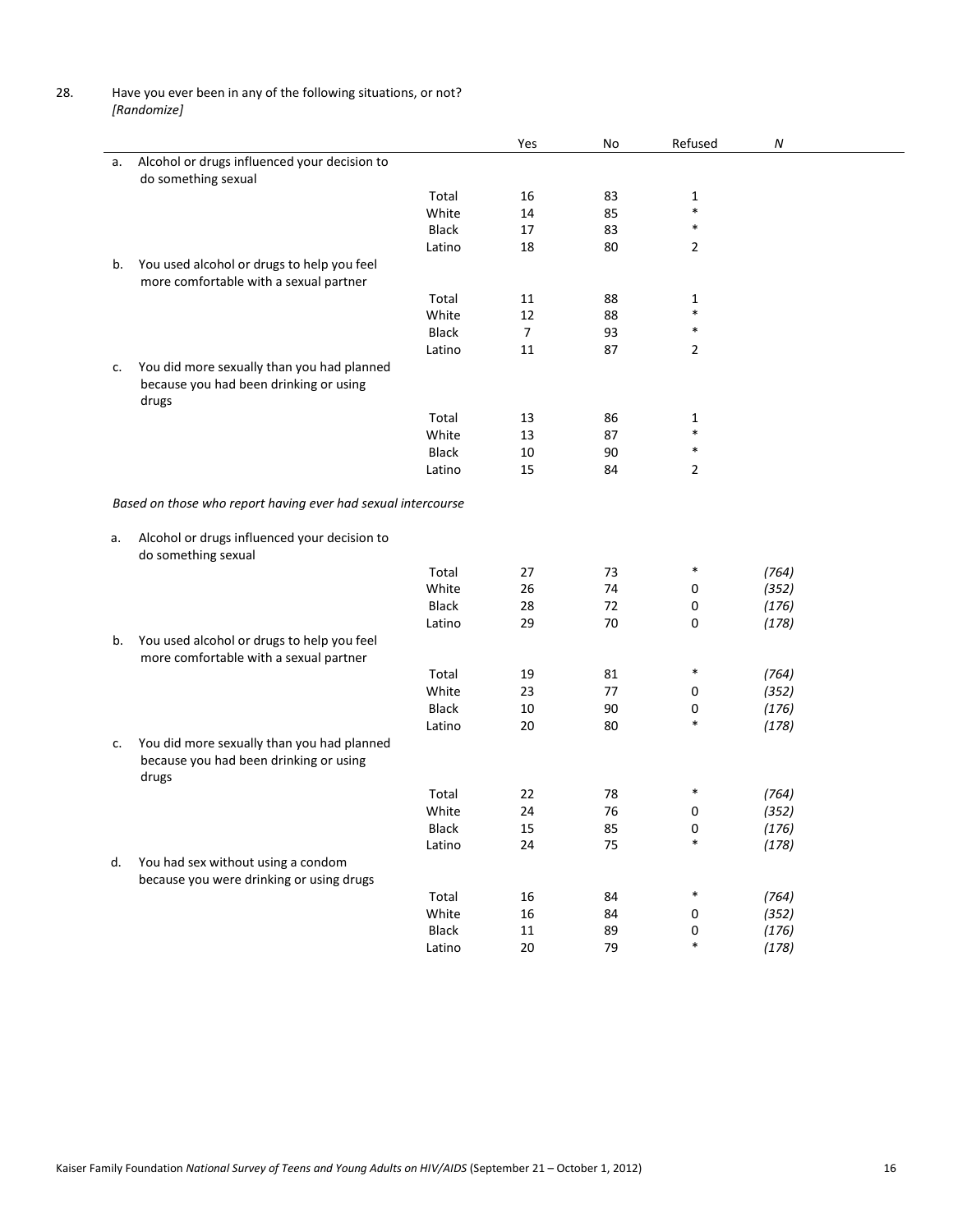## 29. Has a doctor or other health care provider ever suggested that you be tested for HIV, or not?

|                                                              | Yes | No | Refused | N     |  |
|--------------------------------------------------------------|-----|----|---------|-------|--|
| Total                                                        | 13  | 85 | ำ       |       |  |
| White                                                        | 8   | 92 | 1       |       |  |
| <b>Black</b>                                                 | 27  | 70 | 3       |       |  |
| Latino                                                       | 14  | 84 | 3       |       |  |
| Based on those who report having ever had sexual intercourse |     |    |         |       |  |
| Total                                                        | 21  | 78 | 1       | (764) |  |
| White                                                        | 13  | 86 | 1       | (352) |  |
| Black                                                        | 48  | 50 | 2       | (176) |  |
| Latino                                                       | 21  | 78 | 1       | (178) |  |

## 30. Have you, yourself, ever been tested for HIV?

|                                                              |              | Yes | No | Refused | N     |
|--------------------------------------------------------------|--------------|-----|----|---------|-------|
|                                                              | Total        | 20  | 79 |         |       |
|                                                              | White        | 14  | 85 | $\ast$  |       |
|                                                              | <b>Black</b> | 30  | 68 | 2       |       |
|                                                              | Latino       | 22  | 76 | 2       |       |
| Based on those who report having ever had sexual intercourse | Total        | 34  | 65 | $\ast$  | (764) |
|                                                              | White        | 25  | 74 | $\ast$  | (352) |
|                                                              | Black        | 50  | 50 | $\ast$  | (176) |
|                                                              | Latino       | 36  | 64 | 0       | (178) |

31. The last time you were tested for HIV, did you go to a doctor or clinic specifically to get an HIV test, or did you decide to get an HIV test as part of another health visit, such as routine check-up?

 *Based on those who have ever been tested for HIV (sample size insufficient to show results separately for Latinos)* 

|              |              | I decided     |       |         |       |
|--------------|--------------|---------------|-------|---------|-------|
|              |              | to get an     |       |         |       |
|              |              | HIV test as   |       |         |       |
|              | I went to    | part of       |       |         |       |
|              | the doctor   | another       |       |         |       |
|              | / clinic     | health visit, |       |         |       |
|              | specifically | such as a     |       |         |       |
|              | to get an    | routine       |       |         |       |
|              | HIV test     | check-up      | Other | Refused | N     |
| Total        | 21           | 65            | 13    | 2       | (345) |
| White        | 21           | 58            | 17    | 4       | (107) |
| <b>Black</b> | 15           | 73            | 10    | 2       | (123) |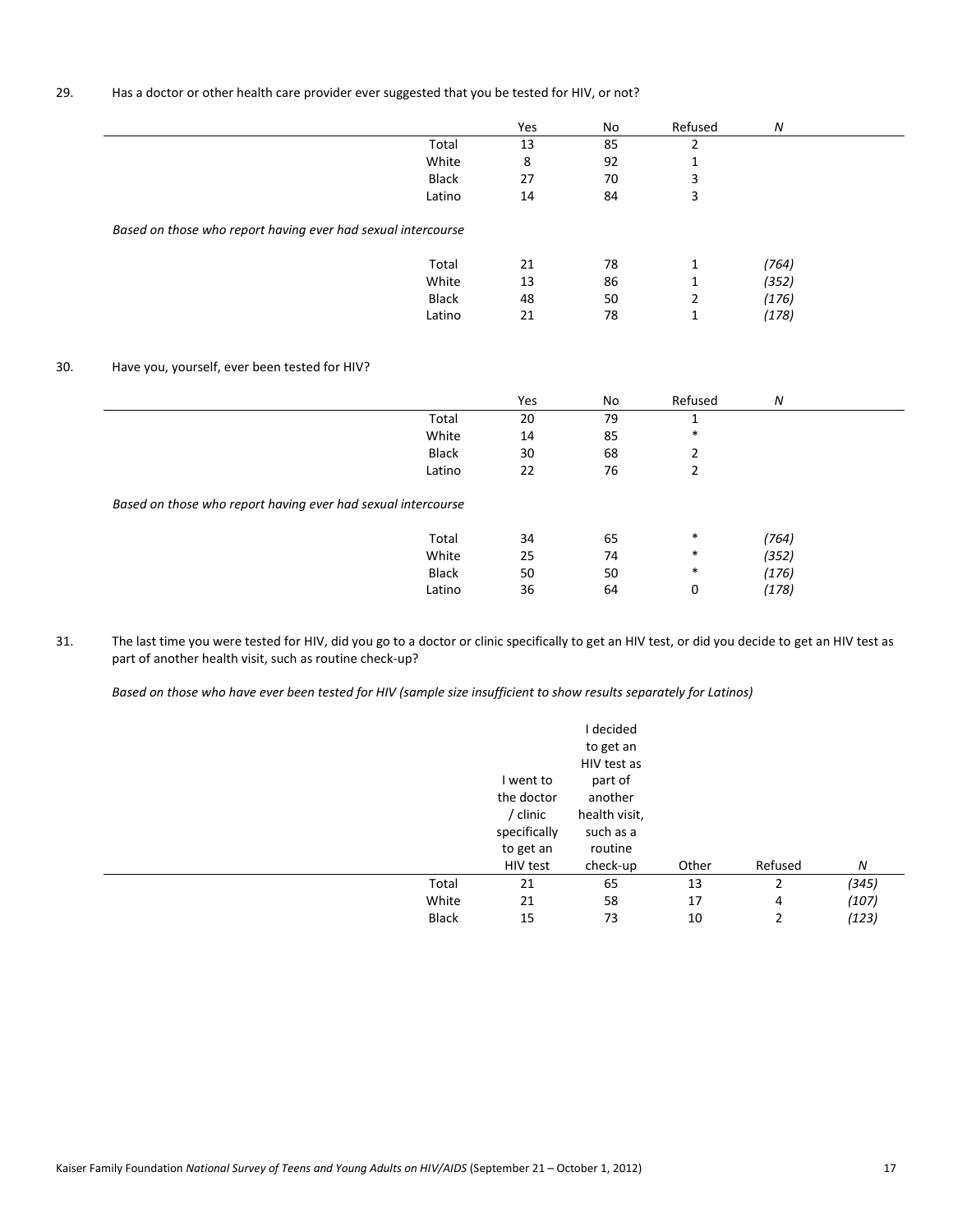## 32. The last time you were tested for HIV, how did you know the test was being done?

 *Based on those who report having ever been tested for HIV (sample size insufficient to show results separately for Latinos)* 

|              | l asked<br>to be<br>tested | The<br>doctor<br>or nurse<br>told me<br>this test<br>was<br>being<br>done | It was my<br>impression<br>that this<br>test was a<br>routine<br>part of the<br>exam | l was<br>tested for<br>STDs, and<br>it was my<br>impression<br>that HIV<br>was<br>included | l was<br>tested<br>during<br>blood<br>drive /<br>donation | Other | Refused | N     |
|--------------|----------------------------|---------------------------------------------------------------------------|--------------------------------------------------------------------------------------|--------------------------------------------------------------------------------------------|-----------------------------------------------------------|-------|---------|-------|
| Total        | 38                         | 27                                                                        | 11                                                                                   | 13                                                                                         | 3                                                         | 6     | 2       | (345) |
| White        | 32                         | 23                                                                        | 11                                                                                   | 18                                                                                         |                                                           | 9     | 4       | (107) |
| <b>Black</b> | 48                         | 31                                                                        | 9                                                                                    | 6                                                                                          | 1                                                         | 5     | 0       | (123) |

33. For each of the following items, please indicate if it was a reason why you decided to get tested for HIV, or not. *[Randomize]* 

 *Based on those who report having ever been tested for HIV (sample size insufficient to show results separately for Latinos)* 

|    |                                                                 |              |                      | No, was         |                |       |  |
|----|-----------------------------------------------------------------|--------------|----------------------|-----------------|----------------|-------|--|
|    |                                                                 |              | Yes, was a<br>reason | not a<br>reason | Refused        | N     |  |
| а. | You were concerned that you might be<br>infected                |              |                      |                 |                |       |  |
|    |                                                                 | Total        | 17                   | 81              | $\overline{2}$ | (345) |  |
|    |                                                                 | White        | 16                   | 81              | 3              | (107) |  |
|    |                                                                 | Black        | 12                   | 88              | 0              | (123) |  |
| b. | Your doctor or health care provider<br>suggested you get tested |              |                      |                 |                |       |  |
|    |                                                                 | Total        | 48                   | 50              | $\overline{2}$ | (345) |  |
|    |                                                                 | White        | 49                   | 48              | 3              | (107) |  |
|    |                                                                 | <b>Black</b> | 52                   | 48              | 0              | (123) |  |
| c. | It is something you do every year                               |              |                      |                 |                |       |  |
|    |                                                                 | Total        | 33                   | 65              | $\overline{2}$ | (345) |  |
|    |                                                                 | White        | 24                   | 73              | 3              | (107) |  |
|    |                                                                 | <b>Black</b> | 46                   | 54              | 0              | (123) |  |
| d. | It just seemed like a good idea                                 |              |                      |                 |                |       |  |
|    |                                                                 | Total        | 73                   | 25              | $\overline{2}$ | (345) |  |
|    |                                                                 | White        | 66                   | 31              | 3              | (107) |  |
|    |                                                                 | <b>Black</b> | 75                   | 25              | 0              | (123) |  |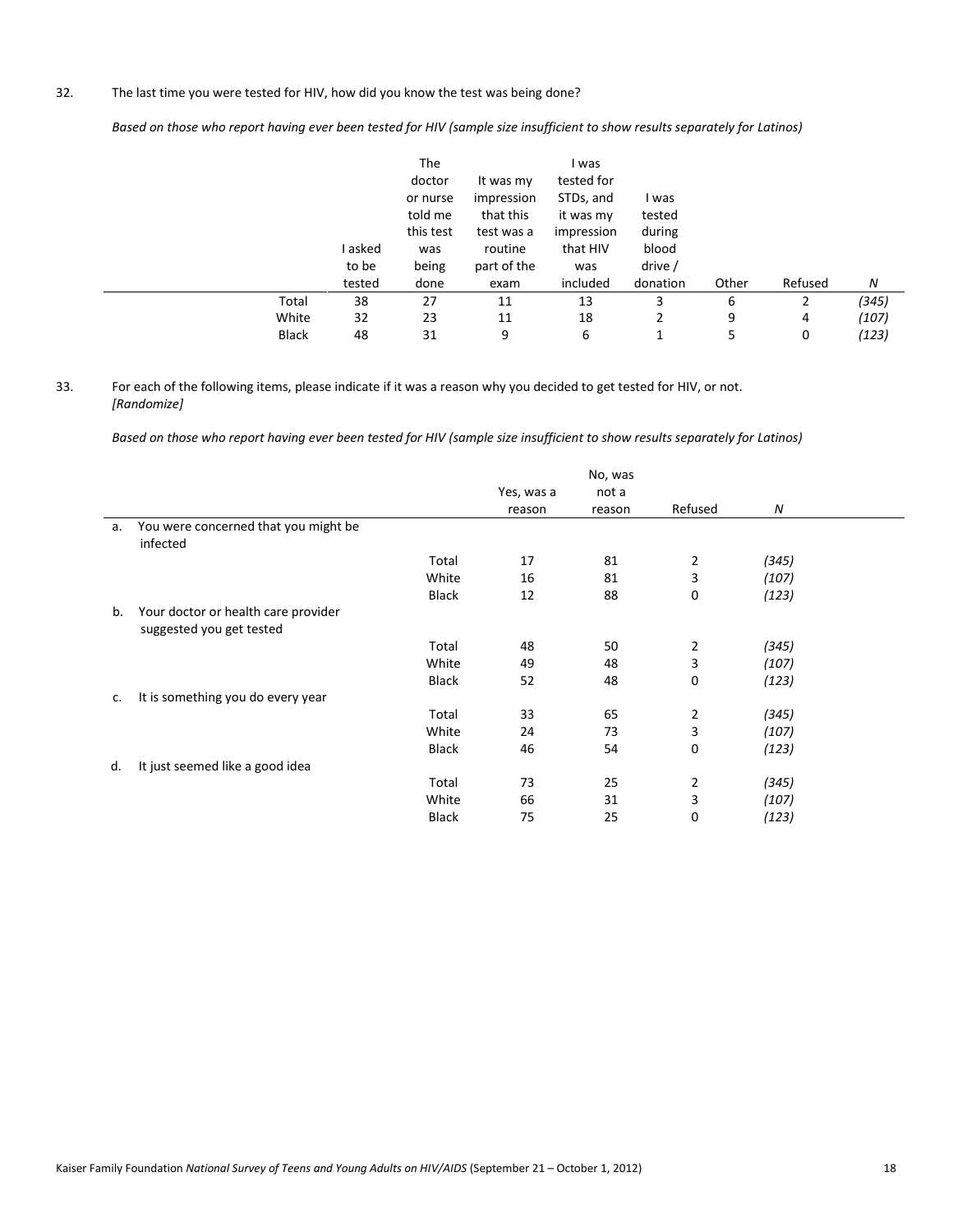## 34. For each of the following items, please indicate if this is a reason why you have not been tested for HIV. *[Randomize]*

*Based on those who report having never been tested for HIV* 

|    |                                                                            |              |              | No, was |                |                  |  |
|----|----------------------------------------------------------------------------|--------------|--------------|---------|----------------|------------------|--|
|    |                                                                            |              | Yes, was a   | not a   |                |                  |  |
|    |                                                                            |              | reason       | reason  | Refused        | $\boldsymbol{N}$ |  |
| а. | It is too expensive                                                        |              |              |         |                |                  |  |
|    |                                                                            | Total        | 5            | 94      | $\ast$         | (1076)           |  |
|    |                                                                            | White        | 5            | 95      | $\ast$         | (621)            |  |
|    |                                                                            | <b>Black</b> | $\mathbf{1}$ | 99      | 0              | (144)            |  |
|    |                                                                            | Latino       | 5            | 95      | 0              | (233)            |  |
| b. | You don't think you're at risk                                             |              |              |         |                |                  |  |
|    |                                                                            | Total        | 63           | 36      | $\ast$         | (1076)           |  |
|    |                                                                            | White        | 66           | 33      | $\ast$         | (621)            |  |
|    |                                                                            | <b>Black</b> | 37           | 63      | 0              | (144)            |  |
|    |                                                                            | Latino       | 59           | 41      | 0              | (233)            |  |
| c. | You don't know where to get tested                                         |              |              |         |                |                  |  |
|    |                                                                            | Total        | 11           | 89      | *              | (1076)           |  |
|    |                                                                            | White        | 9            | 91      | *              | (621)            |  |
|    |                                                                            | <b>Black</b> | 8            | 92      | 0              | (144)            |  |
|    |                                                                            | Latino       | 14           | 86      | 0              | (233)            |  |
| d. | You are worried about confidentiality                                      |              |              |         |                |                  |  |
|    |                                                                            | Total        | 6            | 93      | *              | (1076)           |  |
|    |                                                                            | White        | 5            | 95      | *              | (621)            |  |
|    |                                                                            | <b>Black</b> | 5            | 95      | 0              | (144)            |  |
|    |                                                                            | Latino       | 6            | 94      | 0              | (233)            |  |
| e. | You're afraid you'll test positive                                         |              |              |         |                |                  |  |
|    |                                                                            | Total        | 5            | 95      | *              | (1076)           |  |
|    |                                                                            | White        | 3            | 96      | $\ast$         | (621)            |  |
|    |                                                                            | <b>Black</b> | 3            | 97      | 0              | (144)            |  |
|    |                                                                            | Latino       | 5            | 95      | 0              | (233)            |  |
| f. | Your doctor or health care provider never<br>suggested that you get tested |              |              |         |                |                  |  |
|    |                                                                            | Total        | 34           | 66      | *              | (1076)           |  |
|    |                                                                            | White        | 36           | 63      | $\ast$         | (621)            |  |
|    |                                                                            | <b>Black</b> | 14           | 86      | 0              | (144)            |  |
|    |                                                                            | Latino       | 25           | 75      | 0              | (233)            |  |
| g. | You are embarrassed or do not know how to<br>ask to get tested             |              |              |         |                |                  |  |
|    |                                                                            | Total        | 9            | 91      | $\ast$         | (1076)           |  |
|    |                                                                            | White        | 8            | 92      | $\ast$         | (621)            |  |
|    |                                                                            | <b>Black</b> | 7            | 93      | 0              | (144)            |  |
|    |                                                                            | Latino       | 8            | 92      | 0              | (233)            |  |
| h. | Other                                                                      |              |              |         |                |                  |  |
|    |                                                                            | Total        | 10           | 89      | $\mathbf{1}$   | (1076)           |  |
|    |                                                                            | White        | 11           | 88      | $\mathbf{1}$   | (621)            |  |
|    |                                                                            | <b>Black</b> | 6            | 92      | $\overline{2}$ | (144)            |  |
|    |                                                                            | Latino       | 9            | 89      | $\overline{2}$ | (233)            |  |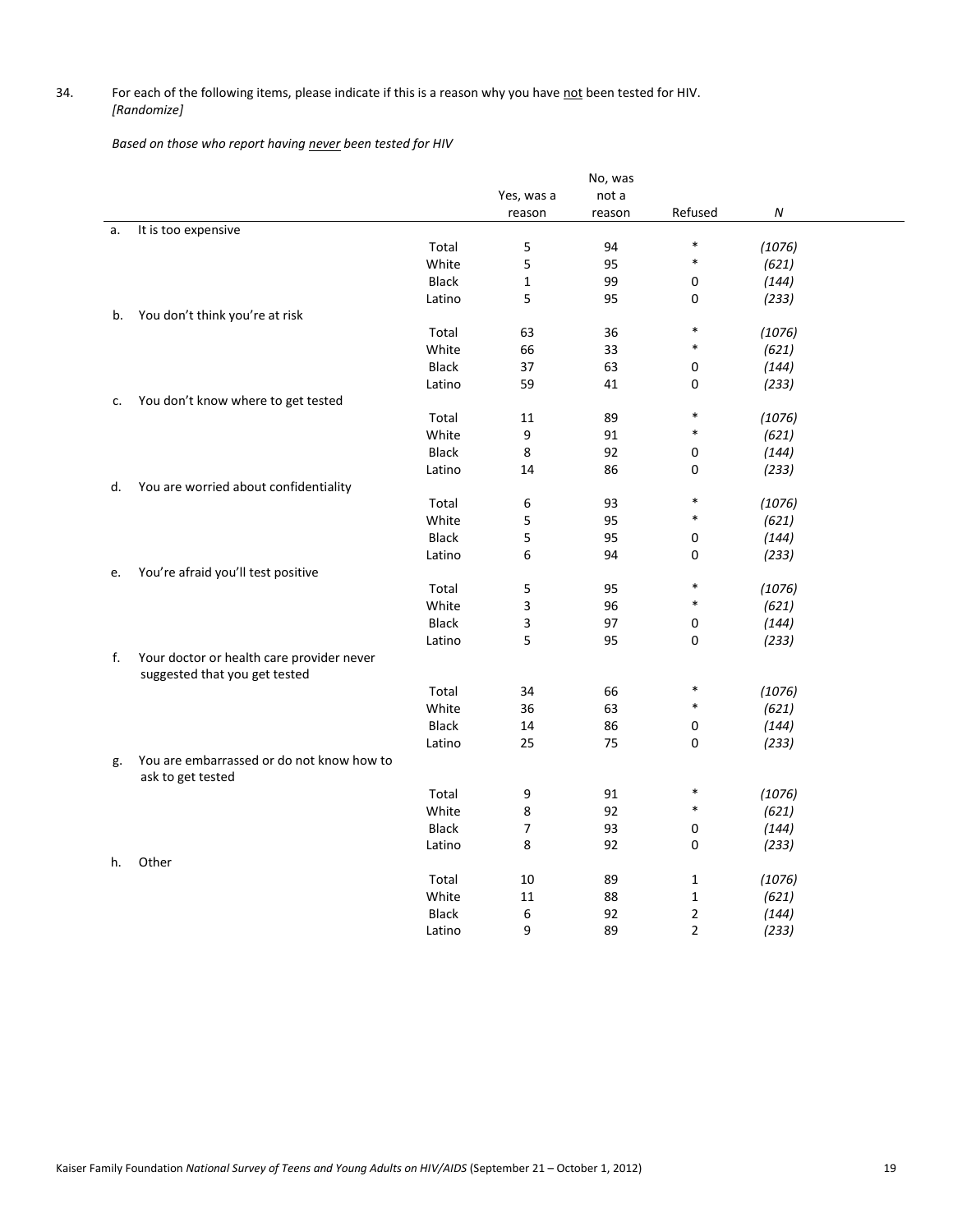35. Have you ever been in any of the following situations, or not? *[Randomize]* 

|    |                                           |              | Yes            | No  | Refused        |  |
|----|-------------------------------------------|--------------|----------------|-----|----------------|--|
| а. | Thought you might have HIV                |              |                |     |                |  |
|    |                                           | Total        | 3              | 96  | $\mathbf{1}$   |  |
|    |                                           | White        | $\overline{2}$ | 98  | $\mathbf{1}$   |  |
|    |                                           | <b>Black</b> | 4              | 96  | $\ast$         |  |
|    |                                           | Latino       | 5              | 93  | $\overline{2}$ |  |
| b. | Thought you might have an STD, other than |              |                |     |                |  |
|    | <b>HIV</b>                                |              |                |     |                |  |
|    |                                           | Total        | 9              | 90  | 1              |  |
|    |                                           | White        | $\overline{7}$ | 93  | 1              |  |
|    |                                           | <b>Black</b> | 11             | 89  | $\ast$         |  |
|    |                                           | Latino       | 13             | 85  | $\overline{2}$ |  |
| c. | Thought someone you were dating or were   |              |                |     |                |  |
|    | in an intimate relationship with someone  |              |                |     |                |  |
|    | who might have HIV                        |              |                |     |                |  |
|    |                                           | Total        | 4              | 95  | $\mathbf{1}$   |  |
|    |                                           | White        | $\overline{2}$ | 97  | $\mathbf{1}$   |  |
|    |                                           | <b>Black</b> | 4              | 95  | $\ast$         |  |
|    |                                           | Latino       | 7              | 91  | 2              |  |
| d. | Thought someone you were dating or were   |              |                |     |                |  |
|    | in an intimate relationship with someone  |              |                |     |                |  |
|    | who might have an STD, other than HIV     |              |                |     |                |  |
|    |                                           | Total        | 8              | 91  | 1              |  |
|    |                                           | White        | 5              | 94  | $\mathbf{1}$   |  |
|    |                                           | <b>Black</b> | 11             | 89  | $\ast$         |  |
|    |                                           | Latino       | 14             | 85  | $\overline{2}$ |  |
| e. | Dated or were in an intimate relationship |              |                |     |                |  |
|    | with someone you knew to have HIV         |              |                |     |                |  |
|    |                                           | Total        | 1              | 98  | 1              |  |
|    |                                           | White        | 1              | 99  | 1              |  |
|    |                                           | <b>Black</b> | $\ast$         | 100 | $\ast$         |  |
|    |                                           | Latino       | 3              | 96  | $\overline{2}$ |  |
| f. | Dated or were in an intimate relationship |              |                |     |                |  |
|    | with someone you knew to have an STD,     |              |                |     |                |  |
|    | other than HIV                            |              |                |     |                |  |
|    |                                           | Total        | 3              | 96  | 1              |  |
|    |                                           | White        | $\overline{2}$ | 98  | $\mathbf{1}$   |  |
|    |                                           | <b>Black</b> | 4              | 96  | $\ast$         |  |
|    |                                           | Latino       | 4              | 95  | $\overline{2}$ |  |

36. Has a doctor or other health care provider ever suggested that you be tested for any other sexually transmitted diseases besides HIV, or not?

|                                                              |              | Yes | No | Refused | N     |
|--------------------------------------------------------------|--------------|-----|----|---------|-------|
|                                                              | Total        | 13  | 86 |         |       |
|                                                              | White        | 10  | 90 | $\ast$  |       |
|                                                              | <b>Black</b> | 20  | 78 | 2       |       |
|                                                              | Latino       | 14  | 84 | 2       |       |
| Based on those who report having ever had sexual intercourse |              |     |    |         |       |
|                                                              | Total        | 23  | 77 | $\ast$  | (764) |
|                                                              | White        | 18  | 81 | $\ast$  | (352) |
|                                                              | Black        | 36  | 64 | $\ast$  | (176) |
|                                                              | Latino       | 24  | 76 | 0       | (178) |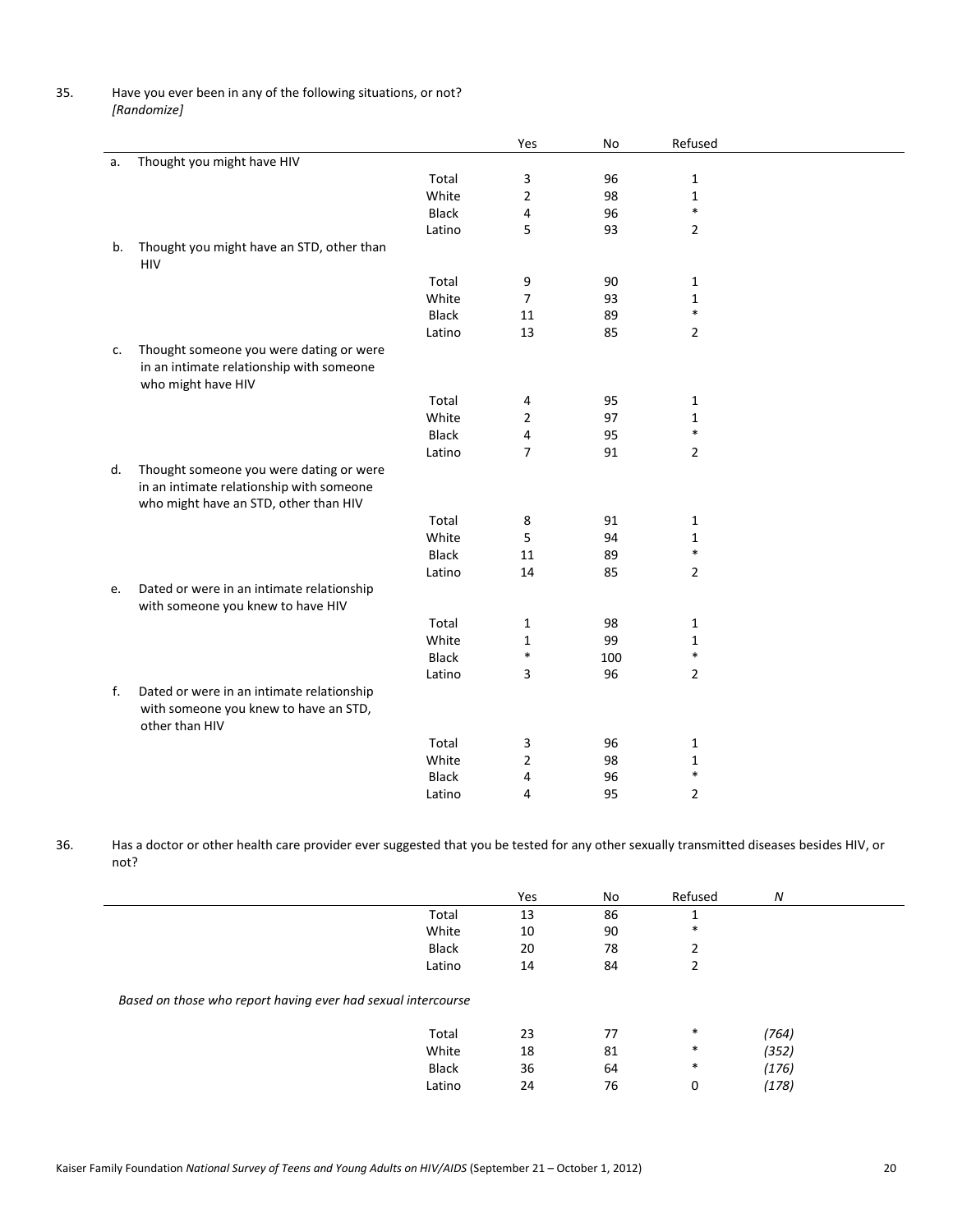#### 37. Have you, yourself, ever been tested for any other sexually transmitted diseases besides HIV, or not?

|                                                              | Yes | No | Refused                  | N     |  |
|--------------------------------------------------------------|-----|----|--------------------------|-------|--|
| Total                                                        | 19  | 79 |                          |       |  |
| White                                                        | 15  | 84 | $\overline{\phantom{a}}$ |       |  |
| Black                                                        | 35  | 62 | 3                        |       |  |
| Latino                                                       | 20  | 78 | C.                       |       |  |
| Based on those who report having ever had sexual intercourse |     |    |                          |       |  |
| Total                                                        | 36  | 64 | 1                        | (764) |  |
| White                                                        | 31  | 69 | $\ast$                   | (352) |  |
| Black                                                        | 58  | 40 | 2                        | (176) |  |
| Latino                                                       | 34  | 66 | $\ast$                   | (178) |  |

#### 38. The last time you were tested for a **sexually transmitted disease other than HIV**, how did you know the test was being done?

 *Based on those who report having ever been tested for STDs other than HIV (sample size insufficient to show results separately for Latinos)* 

|              | I asked to | The<br>doctor or<br>nurse<br>told me<br>this test<br>was being | It was my<br>impression<br>that this<br>test was a<br>routine<br>part of the | l was<br>tested<br>during<br>blood<br>drive / |        |         |       |
|--------------|------------|----------------------------------------------------------------|------------------------------------------------------------------------------|-----------------------------------------------|--------|---------|-------|
|              | be tested  | done                                                           | exam                                                                         | donation                                      | Other  | Refused | N     |
| Total        | 41         | 34                                                             | 19                                                                           |                                               | 3      |         | (338) |
| White        | 39         | 20                                                             | 30                                                                           |                                               | 5      | 4       | (122) |
| <b>Black</b> | 46         | 40                                                             | 14                                                                           |                                               | $\ast$ | 0       | (119) |

39. The last time you were tested for a **sexually transmitted disease other than HIV**, did you go to a doctor or clinic specifically to get an STD test, or did you decide to get an STD test as part of another health visit, such as routine check-up?

 *Based on those who report having ever been tested for STDs other than HIV (sample size insufficient to show results separately for Latinos)* 

|              |              | I decided     |       |         |       |
|--------------|--------------|---------------|-------|---------|-------|
|              |              | to get an     |       |         |       |
|              |              | STD test as   |       |         |       |
|              | I went to    | part of       |       |         |       |
|              | the doctor   | another       |       |         |       |
|              | / clinic     | health visit, |       |         |       |
|              | specifically | such as a     |       |         |       |
|              | to get an    | routine       |       |         |       |
|              | STD test     | check-up      | Other | Refused | N     |
| Total        | 30           | 62            | 5     | 3       | (338) |
| White        | 28           | 63            | 6     | 4       | (122) |
| <b>Black</b> | 27           | 68            | 2     | 3       | (119) |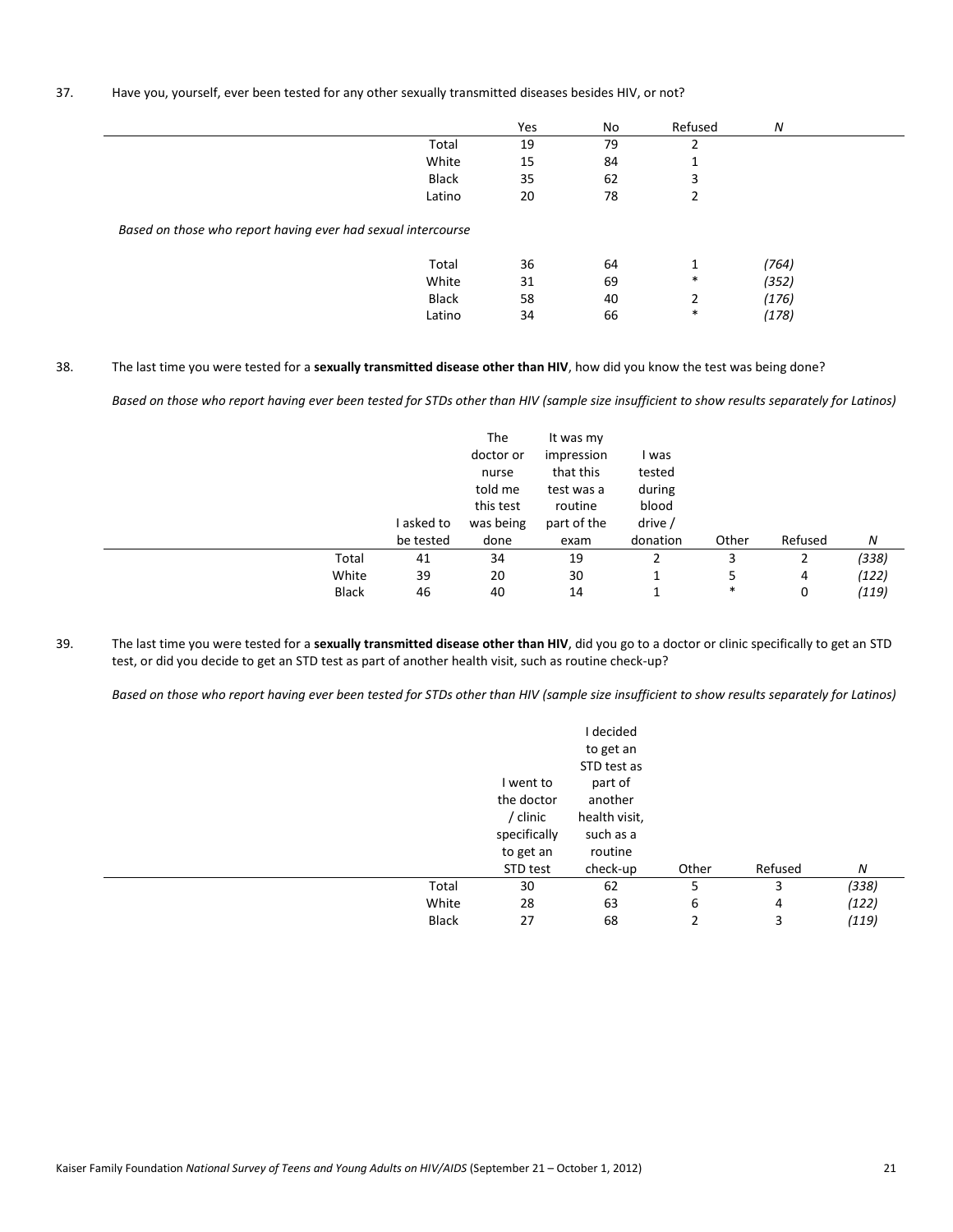## 40. For each of the following items, please indicate if it was a reason why you decided to get tested for **STDs, other than HIV**, or not. *[Randomize]*

 *Based on those who report having ever been tested for STDs other than HIV (sample size insufficient to show results separately for Latinos)* 

|    |                                                  |              |            | No, was |                |       |  |
|----|--------------------------------------------------|--------------|------------|---------|----------------|-------|--|
|    |                                                  |              | Yes, was a | not a   |                |       |  |
|    |                                                  |              | reason     | reason  | Refused        | Ν     |  |
| a. | You were concerned that you might be<br>infected |              |            |         |                |       |  |
|    |                                                  | Total        | 30         | 68      | $\overline{2}$ | (338) |  |
|    |                                                  | White        | 29         | 67      | 3              | (122) |  |
|    |                                                  | <b>Black</b> | 18         | 82      | 0              | (119) |  |
| b. | Your doctor or health care provider              |              |            |         |                |       |  |
|    | suggested you get tested                         |              |            |         |                |       |  |
|    |                                                  | Total        | 49         | 49      | $\overline{2}$ | (338) |  |
|    |                                                  | White        | 46         | 51      | 3              | (122) |  |
|    |                                                  | <b>Black</b> | 54         | 46      | $\mathbf 0$    | (119) |  |
| c. | It is something you do every year                |              |            |         |                |       |  |
|    |                                                  | Total        | 34         | 64      | 2              | (338) |  |
|    |                                                  | White        | 32         | 65      | 3              | (122) |  |
|    |                                                  | <b>Black</b> | 35         | 65      | $\Omega$       | (119) |  |
| d. | It just seemed like a good idea                  |              |            |         |                |       |  |
|    |                                                  | Total        | 74         | 24      | $\overline{2}$ | (338) |  |
|    |                                                  | White        | 66         | 30      | 3              | (122) |  |
|    |                                                  | <b>Black</b> | 78         | 22      | 0              | (119) |  |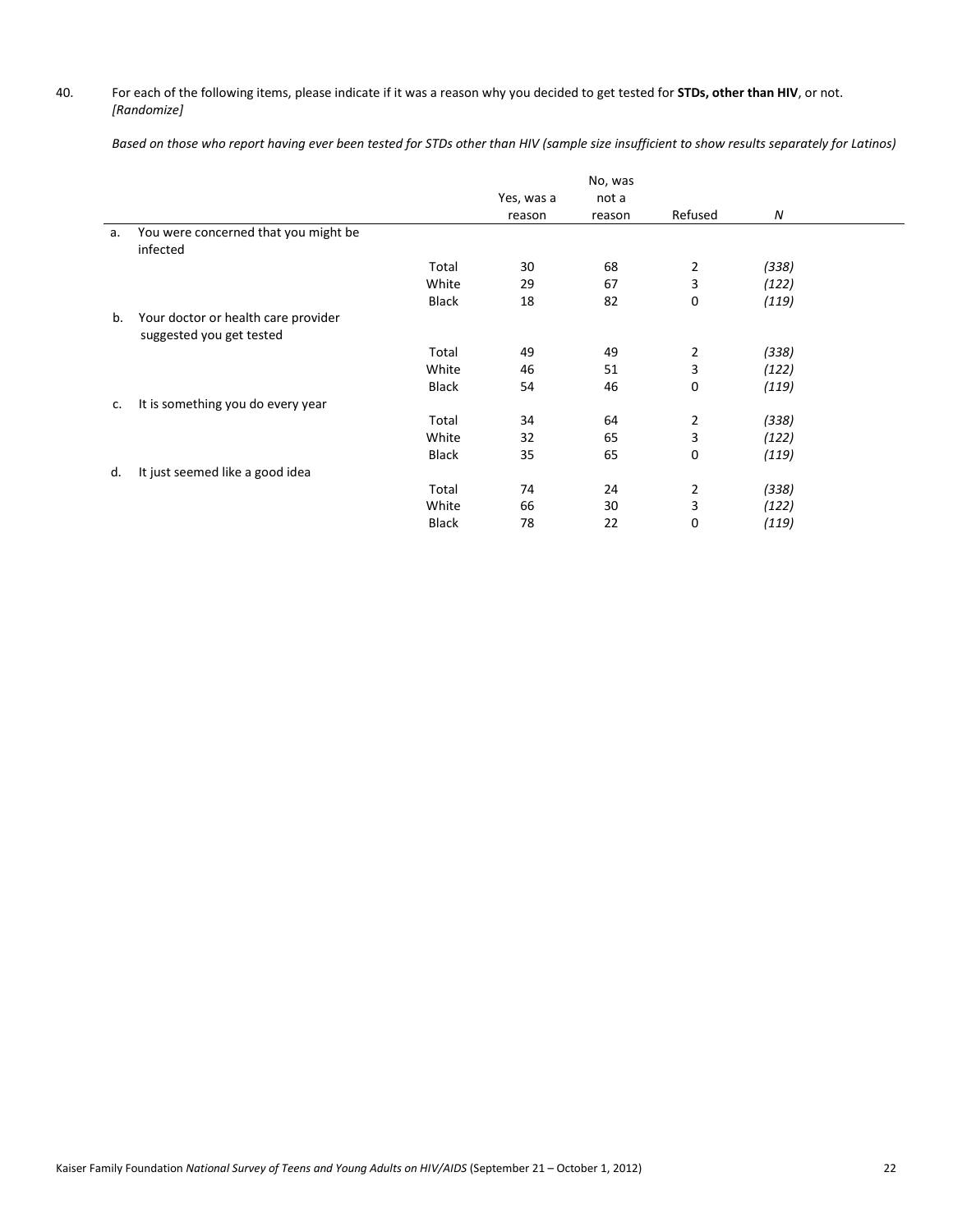## 41. For each of the following items, please indicate if this is a reason why you have not been tested for STDs. *[Randomize, h always last]*

*Based on those who report having never been tested for STDs other than HIV* 

|    |                                                                |              |                | No, was |                |                  |  |
|----|----------------------------------------------------------------|--------------|----------------|---------|----------------|------------------|--|
|    |                                                                |              | Yes, was a     | not a   |                |                  |  |
|    |                                                                |              | reason         | reason  | Refused        | $\boldsymbol{N}$ |  |
| a. | It is too expensive                                            |              |                |         |                |                  |  |
|    |                                                                | Total        | 5              | 95      | $\ast$         | (1077)           |  |
|    |                                                                | White        | 4              | 96      | $\ast$         | (603)            |  |
|    |                                                                | <b>Black</b> | $\mathbf{1}$   | 99      | 0              | (144)            |  |
|    |                                                                | Latino       | 7              | 93      | $\ast$         | (247)            |  |
| b. | You don't think you're at risk                                 |              |                |         |                |                  |  |
|    |                                                                | Total        | 53             | 46      | $\ast$         | (1077)           |  |
|    |                                                                | White        | 57             | 43      | $\ast$         | (603)            |  |
|    |                                                                | <b>Black</b> | 41             | 59      | 0              | (144)            |  |
|    |                                                                | Latino       | 45             | 54      | $\ast$         | (247)            |  |
| c. | You don't know where to get tested                             |              |                |         |                |                  |  |
|    |                                                                | Total        | 8              | 91      | $\ast$         | (1077)           |  |
|    |                                                                | White        | $\overline{7}$ | 93      | $\ast$         | (603)            |  |
|    |                                                                | <b>Black</b> | $\overline{2}$ | 98      | 0              | (144)            |  |
|    |                                                                | Latino       | 13             | 87      | $\ast$         | (247)            |  |
| d. | You are worried about confidentiality                          |              |                |         |                |                  |  |
|    |                                                                | Total        | 6              | 94      | $\ast$         | (1077)           |  |
|    |                                                                | White        | 3              | 96      | $\ast$         | (603)            |  |
|    |                                                                | <b>Black</b> | $\overline{2}$ | 98      | 0              | (144)            |  |
|    |                                                                | Latino       | 10             | 90      | $\ast$         | (247)            |  |
| e. | You're afraid you'll test positive                             |              |                |         |                |                  |  |
|    |                                                                | Total        | 4              | 95      | $\ast$         | (1077)           |  |
|    |                                                                | White        | 3              | 97      | $\ast$         | (603)            |  |
|    |                                                                | <b>Black</b> | 3              | 97      | 0              | (144)            |  |
|    |                                                                | Latino       | 6              | 94      | $\ast$         | (247)            |  |
| f. | Your doctor or health care provider never                      |              |                |         |                |                  |  |
|    | suggested that you get tested                                  |              |                |         |                |                  |  |
|    |                                                                | Total        | 27             | 73      | $\ast$         | (1077)           |  |
|    |                                                                | White        | 30             | 70      | $\ast$         | (603)            |  |
|    |                                                                | <b>Black</b> | 11             | 89      | 0              | (144)            |  |
|    |                                                                | Latino       | 21             | 79      | $\ast$         | (247)            |  |
| g. | You are embarrassed or do not know how to<br>ask to get tested |              |                |         |                |                  |  |
|    |                                                                | Total        | 7              | 93      | $\ast$         | (1077)           |  |
|    |                                                                | White        | 5              | 95      | $\ast$         | (603)            |  |
|    |                                                                | <b>Black</b> | 3              | 97      | 0              | (144)            |  |
|    |                                                                | Latino       | 8              | 92      | $\ast$         | (247)            |  |
| h. | Other                                                          |              |                |         |                |                  |  |
|    |                                                                | Total        | 7              | 91      | 1              | (1077)           |  |
|    |                                                                | White        | 7              | 92      | $\mathbf{1}$   | (603)            |  |
|    |                                                                | <b>Black</b> | 9              | 91      | 0              | (144)            |  |
|    |                                                                | Latino       | $\overline{7}$ | 91      | $\overline{2}$ | (247)            |  |
|    |                                                                |              |                |         |                |                  |  |

## 42. As you were taking this survey, was there someone there with you who could see your answer?

 *Based on those ages 15-17 (sample size insufficient to show results separately for Blacks)* 

|        | Yes | No | Refused | N     |  |
|--------|-----|----|---------|-------|--|
| Total  | ٠   | 95 | -       | (459) |  |
| White  | ٠   | 97 | ∼       | (230) |  |
| Latino | ٠   | 92 | ∽<br>٠  | (109) |  |